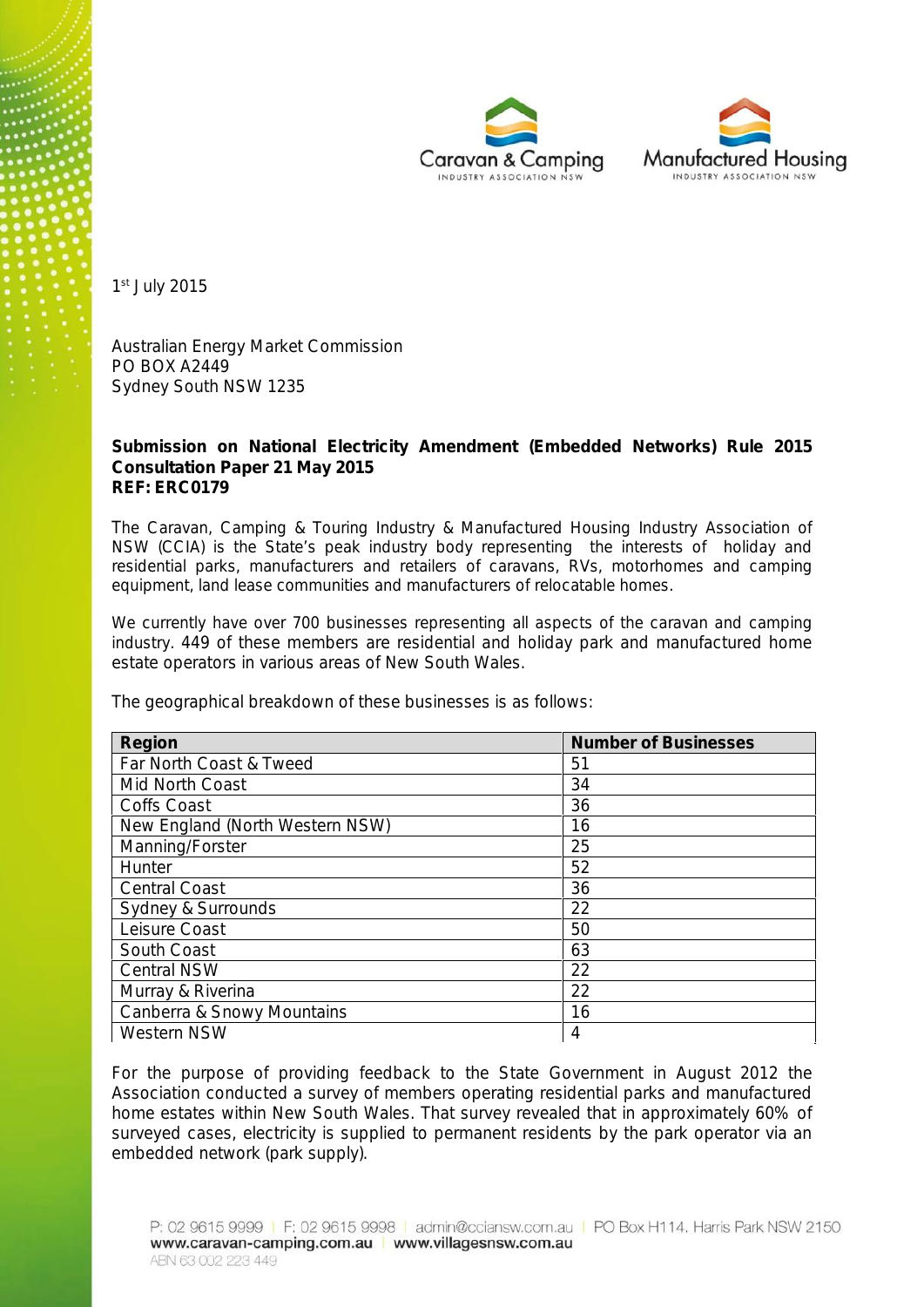Further, in 22% of surveyed cases electricity is supplied to permanent residents by the park operator AND the electricity supplier, resulting in a 'mixed supply' via what could be termed a 'partially' embedded network.

A copy of the results of this survey is enclosed for your reference.

We note this survey did not take into account the supply of electricity via embedded networks in holiday parks. Nevertheless, the Australian Energy Market Commission (AEMC) would be aware that there are numerous holiday parks within New South Wales where embedded networks are established and in operation.

As the peak industry body representing residential and holiday parks and manufactured home estate operators, the CCIA and MHIA is an important stakeholder in relation to the National Electricity Amendment (Embedded Networks) Rule 2015 Consultation Paper 21 May 2015 (Consultation Paper). Accordingly, we welcome the opportunity to comment on the rule change proposed by the Australian Energy Market Operator (AEMO). Please find below our submissions.

#### **Submissions**

Under the Australian Energy Regulator's (AER) (Retail) Exempt Selling Guideline (Retail Guideline) and Electricity Network Service Provider Registration Exemption Guideline (ENSP Guideline) our caravan and holiday park and manufactured home estate members are classified as follows:

| Embedded Network Type                                                                                                      | <b>AER Exemption Classes</b>                                                                                                         |
|----------------------------------------------------------------------------------------------------------------------------|--------------------------------------------------------------------------------------------------------------------------------------|
| Operator selling metered energy<br>to<br>occupants of holiday accommodation<br>short-term<br>basis<br>in<br>a<br>on<br>- a | Class D3 of the Retail Guideline and Class ND3 of the<br><b>ENSP Guideline</b>                                                       |
| caravan/holiday park                                                                                                       | Do not need to register their details with the AER,<br>however are required to comply with Conditions<br>attached to their exemption |
| Operator selling metered energy to<br>residents who principally reside in the<br>caravan park/residential park or          | Class R4 of the Retail Guideline and Classes NR4 and<br>NR05 of the ENSP Guideline                                                   |
| manufactured home estate                                                                                                   | Must register their details with the AER and comply with<br>Conditions attached to their exemption                                   |
| Operator selling metered energy<br>to<br>occupants of holiday accommodation<br>on a short-term basis as well as            | Class R4 of the Retail Guideline and Classes NR4 and<br>NR05 of the ENSP Guideline                                                   |
| residents who principally reside in the<br>caravan/holiday park (mixed park)                                               | Must register their details with the AER and comply with<br>Conditions attached to their exemption                                   |

We understand that the AEMO proposes to create a new category of service provider – an embedded network manager (ENM) – to manage embedded network customers in the National Electricity Market (NEM).

The role of the ENM would be to facilitate the transfer of customers between the ENO and registered retailers, including carrying out the functions within Market Settlement and Transfer Solutions (MSATS) and the Business to Business (B2B) procedure that are performed by registered network service providers, retailers and accredited service providers for non-embedded network customers.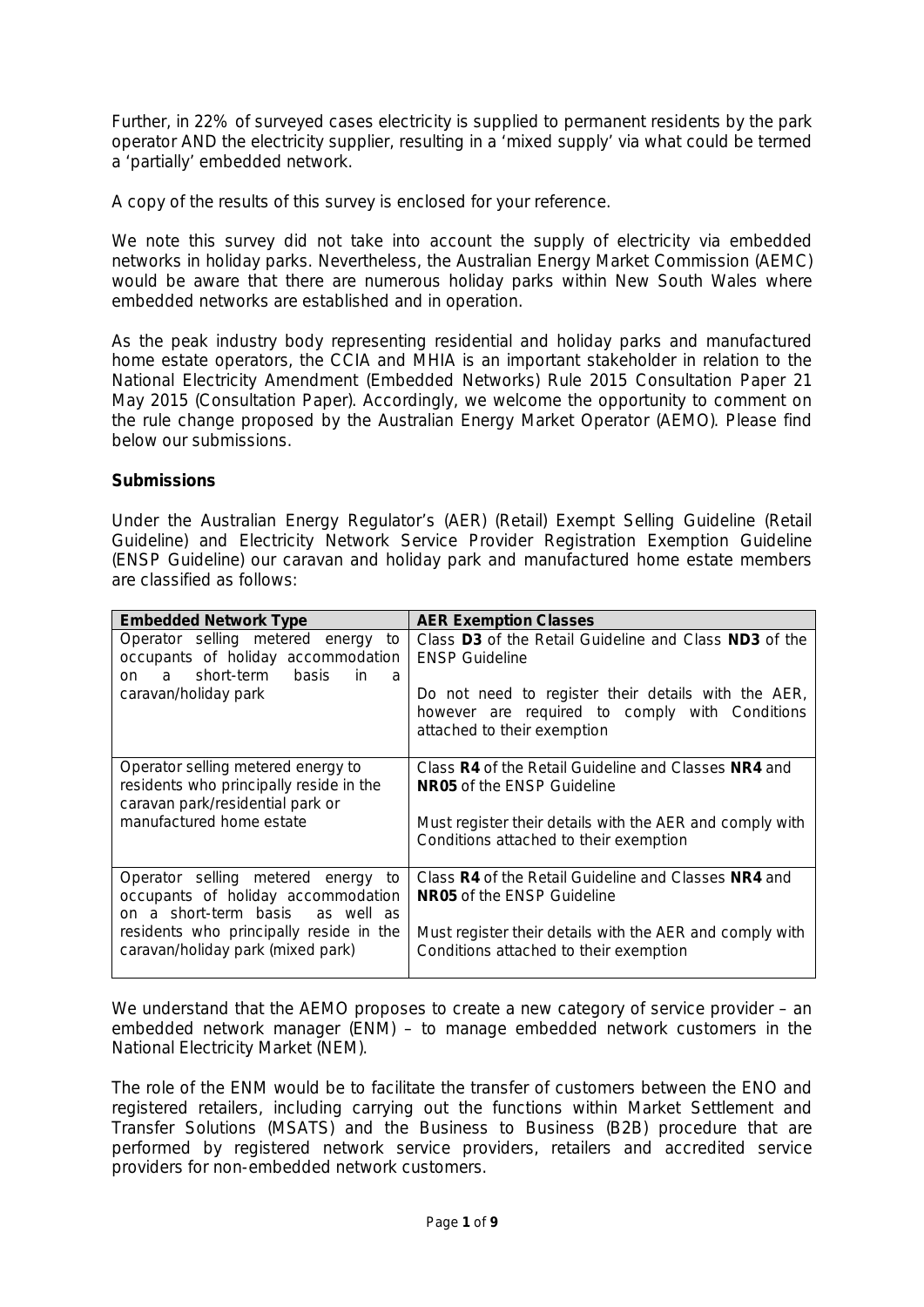In terms of implementation, the proposed rule would prevent the AER from granting an ENO an exemption from the requirements to be registered as a network service provider unless an ENM has been appointed for the embedded network.

We are concerned that this proposed rule change would place an unnecessary compliance and cost burden on ENO's that fall within Classes **ND3**, **NR4** and **NR05** of the AER's Electricity Network Service Provider Registration Exemption Guideline (ENSP Guideline) – namely, embedded networks within caravan and holiday parks and manufactured home estates in NSW. In the context of these kinds of embedded networks, we question whether the appointment of ENM would facilitate more competition in the retail market for energy or enhance the availability of sufficient information for consumers to make efficient decisions.

The Jacobs SKM Report *Benefits and Costs of Multiple Trading Arrangements and Embedded Networks*, prepared as a cost-benefit assessment for the introduction of these changes, noted the high level of uncertainty over uptake rates, potential benefits and the cost to market participants. In the end, based on the high level modelling and assumptions, the Report estimated very small net benefits.

More importantly, there is no information in this Report about the added costs for ENOs to engage an ENM. The AEMO's Rule Change Request addressed this issue only in passing:

*"While the embedded network owner will incur costs in contracting an ENM, a standardized and efficient approach will lead to a cheaper process for consumers in the long term. The costs of appointing an ENM (or the ENO electing to become accredited) will form part of the business case when the embedded network owner business considers the option to create an embedded network rather than opting for standard individual connections"*<sup>1</sup>

This is a concern, bearing in mind the Commissioner's assessment framework set out in Part 4 of the Consultation Paper. It is also an approach that appears not to consider the nature of embedded networks in the caravan and holiday park and manufactured housing industry. We submit that more information and proper consultation with industry is needed.

In light of these issues, we do not believe it is appropriate to adopt the proposed rule change at this time. However, should the Commission should seek to adopt the proposed rule change, in its current form or otherwise, we advocate that the rule should only apply to certain classes of exemption, as opposed to all 'registrable' and 'individual' exemptions, or only to those jurisdictions that do not permit customers within embedded networks to seek competitive offers from NEM retailers. We do not believe that the compliance and cost burden on ENOs in our sector created by the proposed rule will be proportionate to the benefits it is seeking to achieve.

Our reasons are set out in the following points:

**1. Sufficient Retail Competition and Customer Protection in NSW**

The AEMO acknowledges that VIC, NSW and SA have regulatory frameworks that support the ability for embedded network customers to seek competitive prices from retailers other than the exempt ENO. However, the proposed rule change makes no provision for these jurisdictions to be excluded. This is confusing in light of the argument that the proposed rule change should provide the basis for the remaining NRM jurisdictions to permit

<sup>1</sup> *p 14, AEMO National Electricity Rule Change Request – Embedded Networks, September 2014*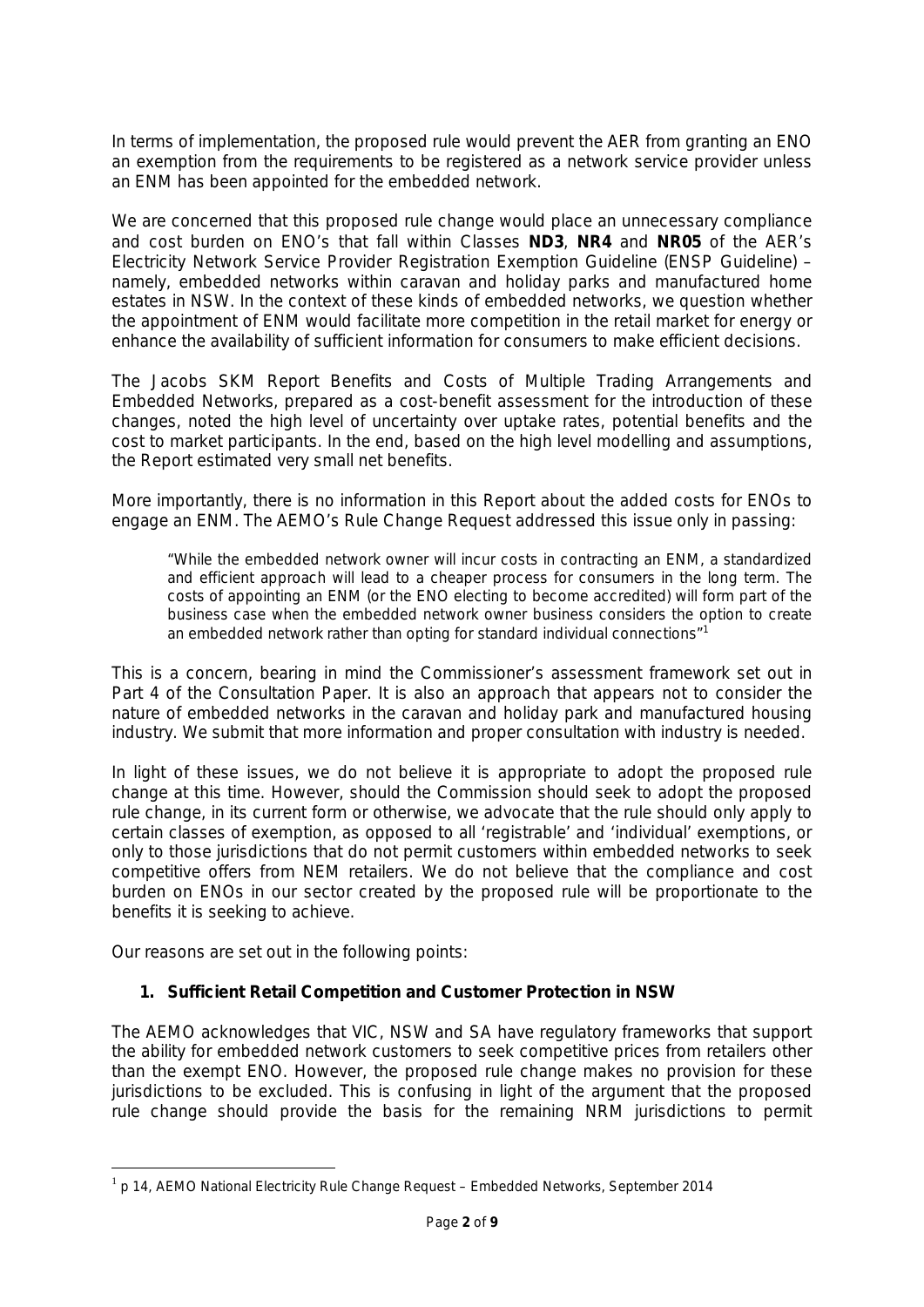embedded network customers to seek competitive offers. If that is the objective, then it should be limited to those remaining jurisdictions.

The Consultation Paper quite rightly states that for customers within embedded networks the AER's exemptions framework provides customer protection, information entitlements and obligations to comply with safety standards. The supposed gap is "the lack of regulatory arrangements to support customers within embedded networks who are off market and are seeking to become on-market, or are on-market and seeking to change retailer." In relation to embedded networks within caravan and holiday parks and manufactured home estates in NSW we do not believe there is a "gap" because a regulatory support framework such as this is unnecessary.

Notwithstanding that Class NR05 in the AER's ENSP Guideline is a class for networks with metering infrastructure enabling customer access to full retail competition, the ENSP Guideline clearly sets out that ENO's in NSW must not obstruct access to retail competition and must take reasonable steps to facilitate access for a tenant. This is a Condition of exemption and provides sufficient access to retail competition.

Under existing AEMO procedures the 'gate' meter owned by the ENO must be recorded as a 'parent' meter in the market settlement system by the new retailer. It is a Condition of exemption that the ENO must, without undue delay, accurately provide the relevant details of that meter to a customer, tenant or other person, as appropriate.

Where a tenant accesses an external retailer, the retailer will arrange to install additional metering, namely a NEM registered 'child' meter to record the energy component of the bill and arrangements are made for the retailer to provide energy billing information to the ENO. The cost of the meter installation is borne by the tenant and is charged to the tenant either directly by the metering provider or by the retailer.

Further, it is also a Condition of exemption that where notified by a customer ('life support customer') of the existence of a requirements to maintain supply for life support equipment, the ENO must, without undue delay, promptly notify the local DNSP of the existence of a life support requirements in accordance with the reasonable requirements of the local DNSP. An ENO must not disconnect supply to a life support customer without making arrangements for the safety of a life support customer.

In reference to the AEMO's Statement of issue we believe it is unnecessary for the NER to make it clear who has the obligation to support NEM activities related to customers within embedded networks. Under the AER's guidelines it is clearly the responsibility of an ENO to manage its own network.

It is our position that the above requirements regarding obstruction and facilitation are sufficient to enable access to retail competition, particularly in the context of caravan and holiday parks and manufactured home estates in NSW.

**2. Transfer of Customers between Retailers in Parks and Manufactured Housing Estates**

In addition to the Conditions of exemption under the AER's Retail Guideline and ENSP Guideline, residents permanently residing in NSW caravan and holiday parks and manufactured home estates are also currently protected by the *Residential Parks Act 1998*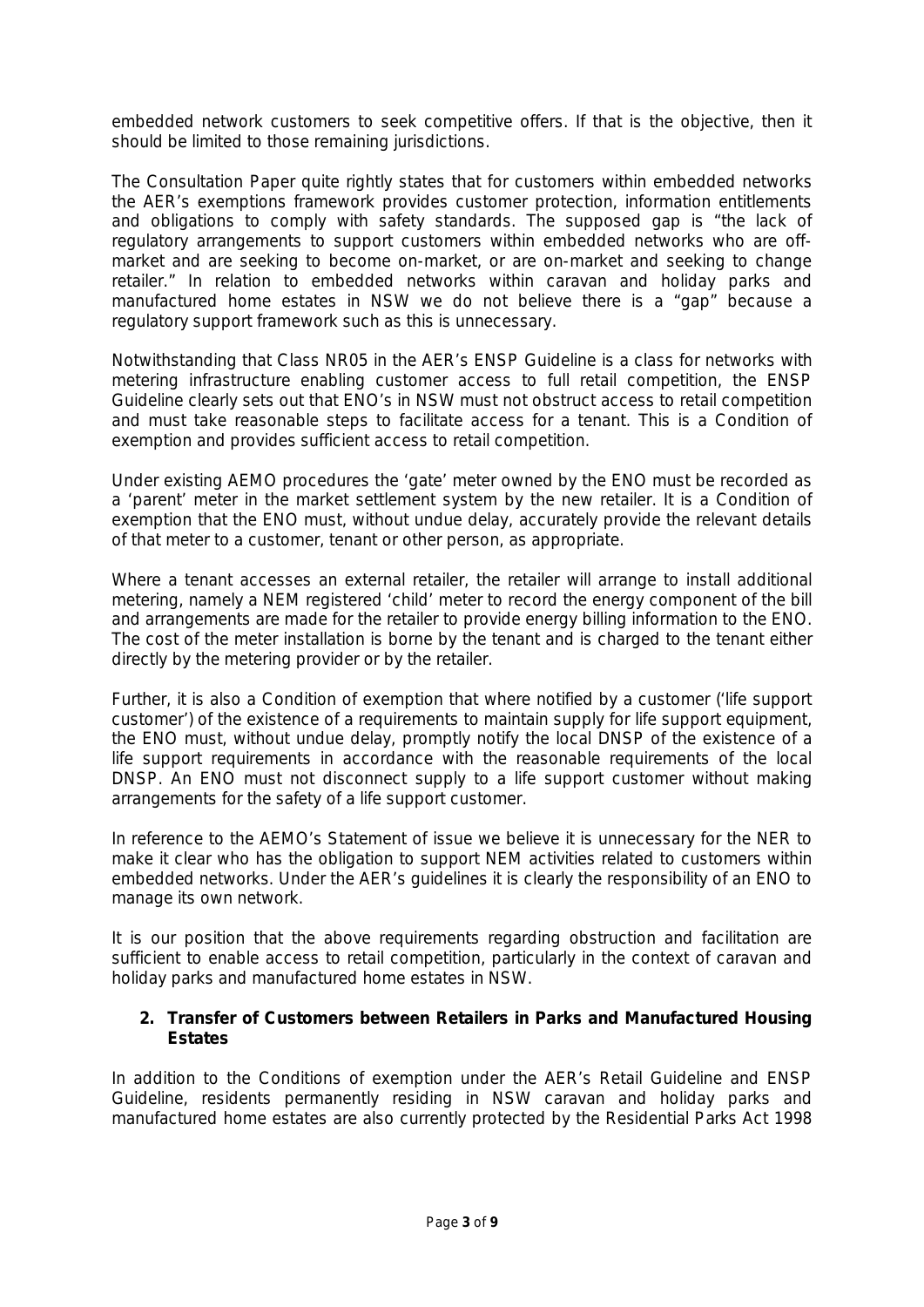and the *Residential Parks Regulation 2006<sup>2</sup>* regarding electricity charges. The latter calls up the NSW Fair Trading Customer Service Standards for the Supply of electricity to Permanent Residents of Residential Parks (copy attached).

*Residential Parks Act 1998*

*37 Resident may agree to pay certain electricity charges*

- *(1) The park owner and resident under a residential tenancy agreement may agree that it is a term of the agreement that the resident will pay electricity charges (including availability charges, but not including installation costs) in connection with the residential premises, if:*
	- *(a) the residential premises are individually metered, in compliance with the relevant code, and*
	- *(b) any charges for the supply or resupply of electricity to the resident are calculated in accordance with the relevant code, and*
	- *(c) the resident is provided with a receipt for any amount paid to the park owner for electricity consumption or availability, and that receipt is separate from any rent receipt provided to the resident or is identified separately on the rent receipt, and*
	- *(d) the resident is issued with accounts that comply with this section, and with any relevant provisions of the relevant code that are not inconsistent with this section.*
- *(2) However, a resident who is required to pay the park owner an amount for electricity consumption or availability under such a term is not required to pay an amount that is greater than either:*
	- *(a) the amount calculated in accordance with the relevant code, having regard to the resident's electricity consumption, or*
	- *(a1) the maximum amount that a person who consumed the same amount of gas or electricity would have to pay if the person were in other residential premises (not in a residential park) in the same locality, or*
	- *(b) any maximum amount prescribed by the regulations.*
- *(3) Any account issued to a resident in relation to electricity charges must contain details of the following:*
	- *(a) the name of the resident,*
	- *(b) the date of the account,*
	- *(c) the date of the second meter reading in respect of which the account is issued,*
	- *(d) the second meter reading in respect of which the account is issued,*
	- *(e) the previous meter reading,*
	- *(f) the number of days in the meter reading period,*
	- *(g) the method by which the charge for electricity was calculated (showing total electricity consumption and appropriate rates),*
	- *(h) the total amount payable,*
	- *(i) any other matter required by the relevant code.*
- *(4) It is a term of every residential tenancy agreement that the park owner will pay all electricity charges in connection with the residential premises other than those that the resident agrees to pay, and is required to pay, under this section.*
- *(5) A resident who is required to pay any amount under this section is entitled to inspect any records of the park owner that relate to the payment of electricity charges by the resident.*
- *(6) In this section, the relevant code means:*
	- *(a) in relation to gas, the code prescribed by the regulations for the purposes of this paragraph with respect to gas, and*

*<sup>2</sup> The Residential Parks Act 1998 and the Residential Parks Regulation 2006 will be replaced by the Residential (Land Lease) Communities Act 2013 and supporting Regulation when it comes into force. Section 77 of the new Act maintains the current limitations on electricity charges.*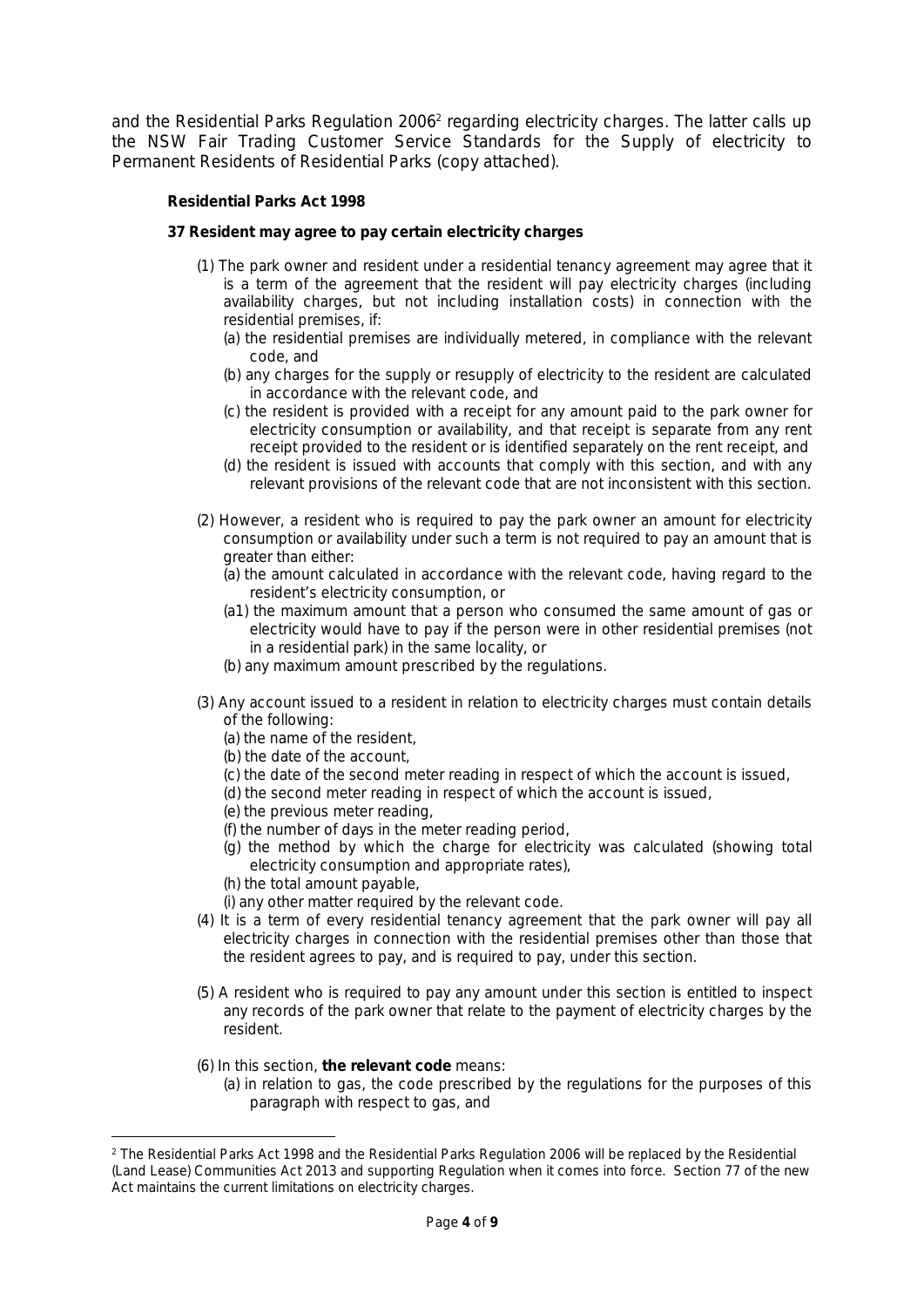*(b) in relation to electricity, the code prescribed by the regulations for the purposes of this paragraph with respect to electricity.*

*Residential Parks Regulation 2006*

*17 Prescribed code with respect to electricity: section 37*

*The code published by the Department under the title Customer Service Standards for the Supply of Electricity to Permanent Residents of Residential Parks, as published in August 2006, is prescribed for the purposes of section 37 (6) (b) of the Act with respect to electricity.*

The objective of the Code is to provide permanent residents of residential parks who are supplied with electricity by the park owner with similar customer service standards as those provided to electricity customers in New South Wales who are supplied directly by a local area retailer.

Essentially, permanent residents can only be charged the standard regulated retail tariff that would be charged by the local standard retail supplier. In other words, what they would ordinarily be required to pay if they had a contract for electricity supply direct with the local retail supplier.

In addition, permanent residents can be charged the Service Availability Charge (SAC) that they would ordinarily have to pay except where the electricity supplied to their site is less than 60 amps. Where it is less than 60 amps, only a certain percentage of the SAC can be charged. The details of this (set out on pages 4-5 of the Code) are:

*Level of Supply to Site Maximum level of SAC less than 20 amps 20% of local standard retail supplier's SAC 20-29 amps 50% of local standard retail supplier's SAC 30-59 amps 70% of local standard retail supplier's SAC 60 amps or more 100% of local standard retail supplier's SAC*

Increases in the price paid by residents for electricity are only possible if the park owner has provided residents with advance notice of the increase. Notice may be given by affixing the relevant information to the park notice board.

Where there is a change in the standing offer price of the relevant local area retailer for new connections during a metering period, the amount payable by a resident cannot increase until notice of the increase has been given to the resident in accordance with the Code. The increased rate shall only be payable from the date on which the notice was given.

The Code also places an additional obligation on park operators in relation to concessions and rebates. Where a resident is eligible to receive a government or non-government energy rebate, concession or assistance under a relief scheme, the park owner must not hinder a resident's attempts to establish eligibility. If the government or non-government energy rebate, concession or assistance under a relief scheme can only be claimed by the park owner on behalf of the resident, the park owners must use their best endeavours to make a claim and, if successful, they must apply the rebate, concession or assistance to the resident's bill.

Although residents in NSW caravans and holiday parks and manufactured home estates can seek retail competition if they want to, they are unlikely to do so because of this cap on energy charges. Contracting direct with the local retailer will not necessarily result in any significant energy cost saving. Therefore, the imposition of a requirement for ENOs in our industry to appoint an ENM is unlikely to have any impact in this space other than creating an unnecessary & costly compliance burden for those ENOs.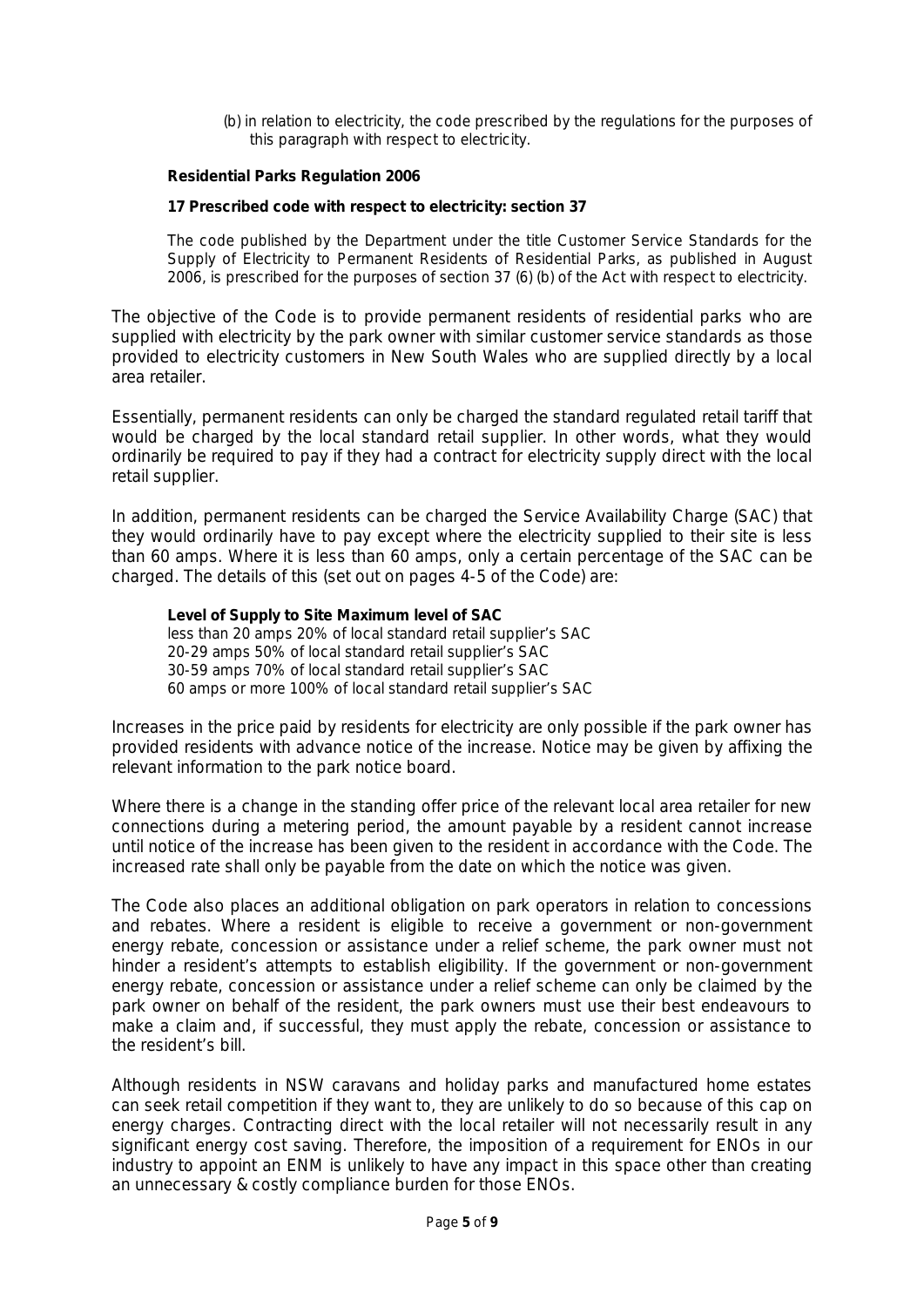We acknowledged that the issue of energy savings will be different in relation to residents or occupants who have or want to install roof-top solar systems. We understand that some may want to sell their surplus electricity through an independent retailer depending on which retailer provides the best offer.

We actually raised the issue of solar panels in caravan and holiday parks and manufactured home estates directly with the AER in our submissions on the Retail and ENSP Guidelines in 2013. We noted reports from some park members that residents and holiday makers, who are connected to the embedded network, are installing solar panels on their moveable dwellings. Operation of these solar panels in some cases is causing the sub-meters in the embedded network to run backwards.

Park operators are finding this situation challenging to manage in terms of permission to install, billing system compliance and limitations for negative meter readings, refund/credit entitlement and maintenance. However the solution to this problem is not necessarily in the appointment of an ENM as proposed by the AEMO.

The cost of solar panel installation is falling and the technology is constantly improving. Coupled with the pressure of rising energy costs, installation of solar panels within caravan and holiday parks and manufactured homes estates is becoming more popular. This is appropriate because many residents of parks and manufactured home estates are either retirees on fixed incomes or persons from low socio-economic backgrounds. They are people who are in need of low cost living. It is therefore more appropriate that guidelines be established to support ENOs to manage and encourage this particular form of clean and low cost energy generation both within and outside the embedded network.

**3. Unique Networks**

The nature of caravan and holiday parks and manufactured home estates results in embedded networks with various nuances and a requirement to appoint an ENM will be a greater burden than for other embedded network types.

We understand that there has been significant growth in the embedded network sector over the last year or two, with landlords looking to energy on-selling as a means of supplementing their rental income. Embedded networks are common in multi-tenanted buildings such as shopping centres or commercial buildings and are becoming more popular in new residential developments. In large developments such as these we can understand the AEMO's proposed solution. However, in caravan and holiday parks and manufactured home estates the situation is different.

Most parks and manufactured home estates in NSW are older developments that have evolved over time and the embedded networks within them have come about through circumstance, as opposed to a conscious business decision to create the embedded network that factors in the cost of appointing an ENM. The infrastructure is older and owned by the park operator.

Many caravan parks were originally camping grounds on reserves of Crown land in coastal areas outside the capital cities, squatted by people who had lost their homes and who had no housing alternative to living in tents, shacks and vans. The reserves were converted to caravan parks after the Second World War and maintained by local councils, although most parks had little in the way of communal facilities.<sup>3</sup>

*<sup>3</sup> p 2, Caravan Parks, NSW Parliament e-brief August 2011*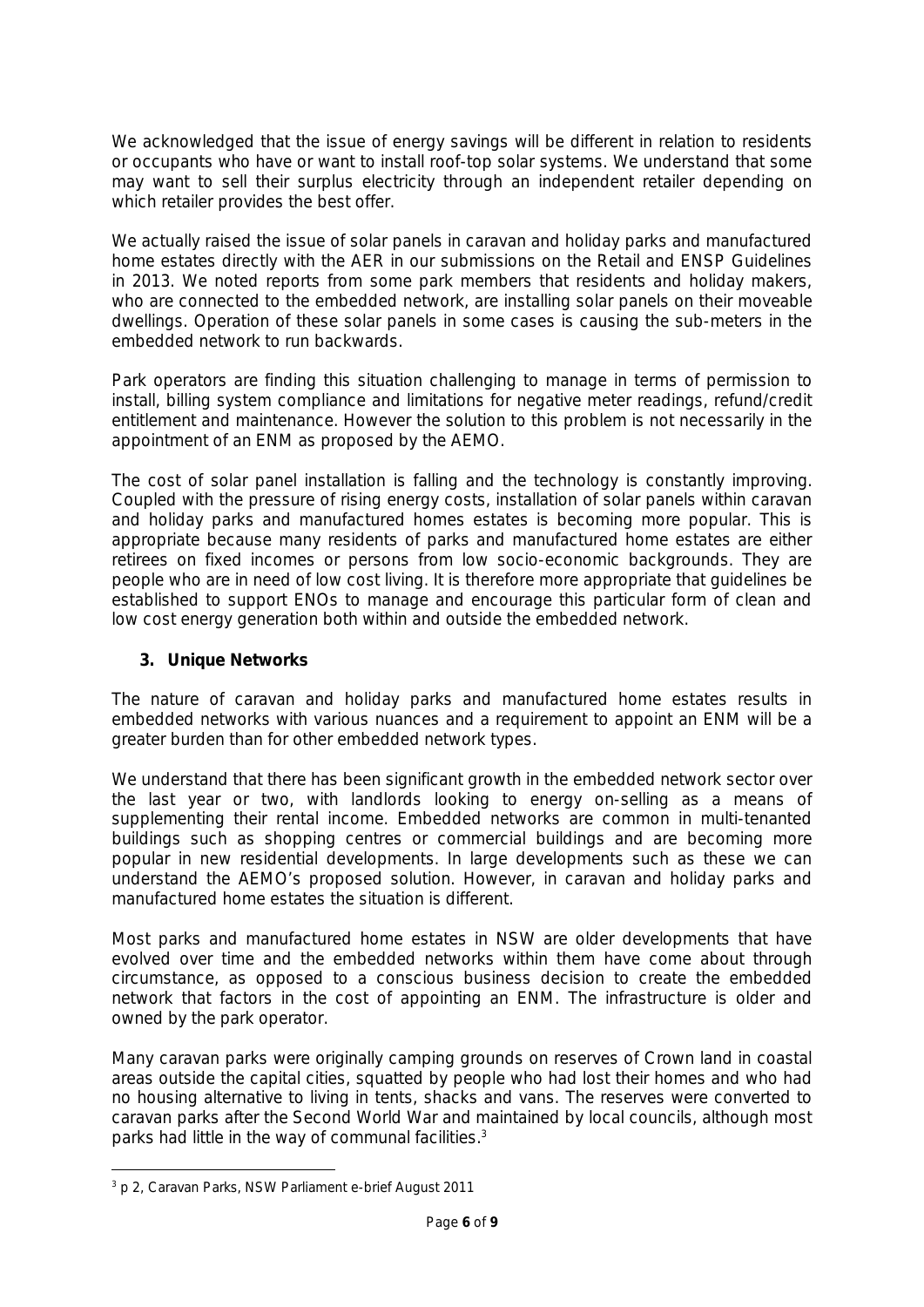In 1986 legislation was passed which legalised long-term occupancy of sites and set minimum standards for caravan park residency and in 1992 State Environmental Planning Policy (SEPP) 21 – Caravan Parks was introduced, encouraging "the orderly and economic use and development of land used or intended to be used as a caravan park catering exclusively or predominantly for short term residents (such as tourists) or for long-term residents, or catering for both." 4

The Residential Tenancies Act 1987 originally covered permanent residents of residential parks. However, it later became clear that there were so many differences between tenancies in parks and other residential tenancies that separate legislative provisions were necessary. As a result, the Residential Parks Act was enacted in 1998, and a range of protections were secured for residents, including protections for energy consumption as set out above.

Although corporate ownership is increasing, the majority of caravan and holiday parks and manufactured home estates are in private ownership. They are small and medium family businesses where the on-selling of energy via an embedded network is ancillary to their core functions. The operators of these parks and estates know the residents well and in many cases, they live with them on site. They are not a large, faceless landlord who can try and avoid their obligations to properly manage the embedded network and facilitate customer access to retail competition. They are highly regulated and more importantly they do not have the luxury of aggregating the additional cost of appointing an ENM across multiple parks or estates.

There is also a mixture of embedded networks in this sector that must be considered. In some caravan and holiday parks, there could be as little as 1-2 permanent residents. Nevertheless, the Operator is required to register their details with the AER and comply with Conditions attached to their 'registrable' exemption, notwithstanding that all other energy consumers in the embedded network may be holiday makers.

Another example is where a customer within an embedded network with a 'deemed' exemption seeks access to a retail market offer; that existing deemed exemption becomes registrable under the AER's ENSP Guideline. This would trigger the appointment of an ENM under the AEMO's proposed framework and the ENO would be faced with a potentially large compliance cost to manage just one customer.

Further, as indicated by our member survey results in August 2012, in 22% of surveyed cases electricity is supplied to permanent residents by the park operator AND the electricity supplier, resulting in a 'mixed supply' via what could be termed a 'partially' embedded network.

The statement on page 7 of the Consultation Paper that 'registrable and individual exemptions are relevant to parties carrying out activities on a larger scale' is not strictly correct. The nuances of embedded networks in caravan and holiday parks and manufactured home estates must be accounted for. To face the added regulatory burden of having to appoint an ENM just to manage a potential transfer of a few residents or holiday makers to a retailer is disproportionate to any benefit likely to be gained, particularly given the limitations on energy charges to residents under state legislation.

Finally, caravan parks and manufactured home estates are an important part of the housing mix across New South Wales. They provide an affordable housing choice for many people,

*<sup>4</sup> Section 3 (1) (a) State Environment Planning Policy No 21 – Caravan Parks*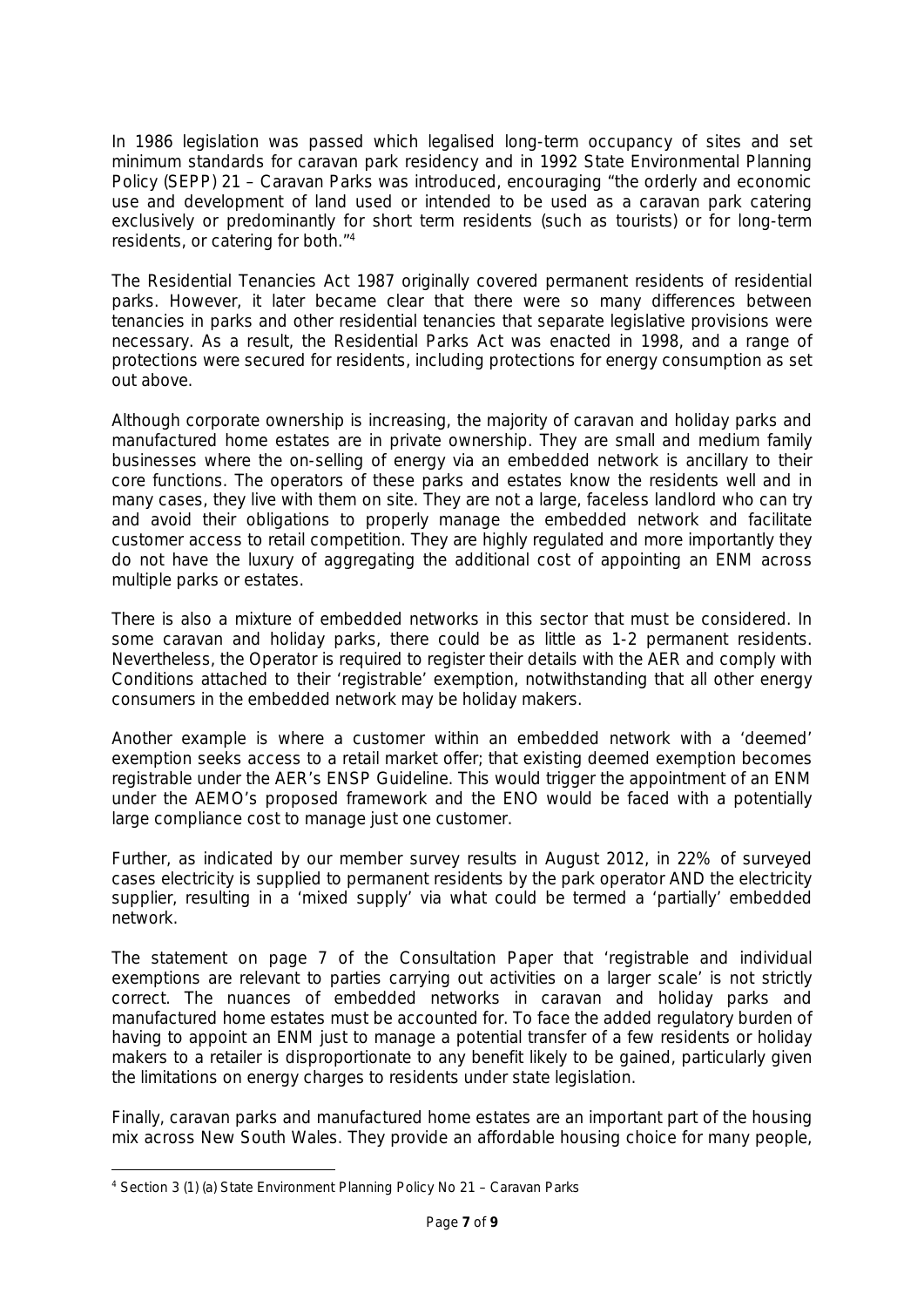who develop strong networks of support within their park that they value highly. Many residents of caravan parks and manufactured home estates are either retirees on fixed incomes or persons from low socio-economic backgrounds.

Notwithstanding arguments about the necessity of an ENM, if caravan park and manufactured home estates operators are burdened with another embedded network compliance cost it will impact upon housing affordability as they seek to recoup the cost of appointing an ENM through increasing rents. In addition to capping energy costs for residents, the limitations on energy usage and service availability charges in NSW mean there is no other way for operators to offset this cost. Therefore, we cannot see how this proposed rule change would result in significant savings for residents in caravan parks and manufactured home estates.

#### **1. Access to Information**

In addition to a close relationship with their ENO's, residents in NSW caravans and holiday parks and manufactured home estates with embedded networks are provided with numerous sources of support and information to assist them in making informed choices about their energy consumption and rights. The AEMO's view of a lack of clarity around the management of these embedded networks and access to retail competition, which poses a barrier to customers' ability to contract with a retailer of their choice, is not correct for NSW.

NSW Fair Trading and the Energy & Water Ombudsman NSW each provide high quality, independent dispute resolution services and information to residents and occupants in caravans and holiday parks and manufactured home estates. Park operators are bound by, and must comply with, any decision of the Energy and Water Ombudsman (EWON) in relation to a complaint or dispute regarding the provision of connection services or the supply of electricity.

EWON is very proactive in the area of embedded networks and at their April 2015 Consultative Council Meeting, which was attended by our Association, EWON presented on embedded networks and exempt retailer arrangements. It was acknowledged that from 1 July 2015 embedded network customers will have access to all NSW government rebates and the government also has an Energy Account Payment Assistance (EAPA) scheme pilot project underway in two residential parks, both of which are members of our Association.

The Affiliated Residential Park Residents Association NSW Incorporated is also very proactive in informing residents about their rights and acting on their behalf in disputes. They have produced a factsheet on utilities and provide extensive support to their members on a range of topics, including utility charges payable under tenancy agreements.

If embedded network customer access to information about retail competition across jurisdictions is an issue, perhaps a more appropriate and cost effective response would be to establish a centralised body tasked with the role of clarifying and disseminating that information.

#### **Conclusion**

In light of the above points we are concerned that this proposed rule change would place an unnecessary compliance and cost burden on ENO's that fall within Classes **ND3**, **NR4** and **NR05** of the AER's ENSP Guideline – namely, embedded networks within caravan and holiday parks and manufactured home estates in NSW.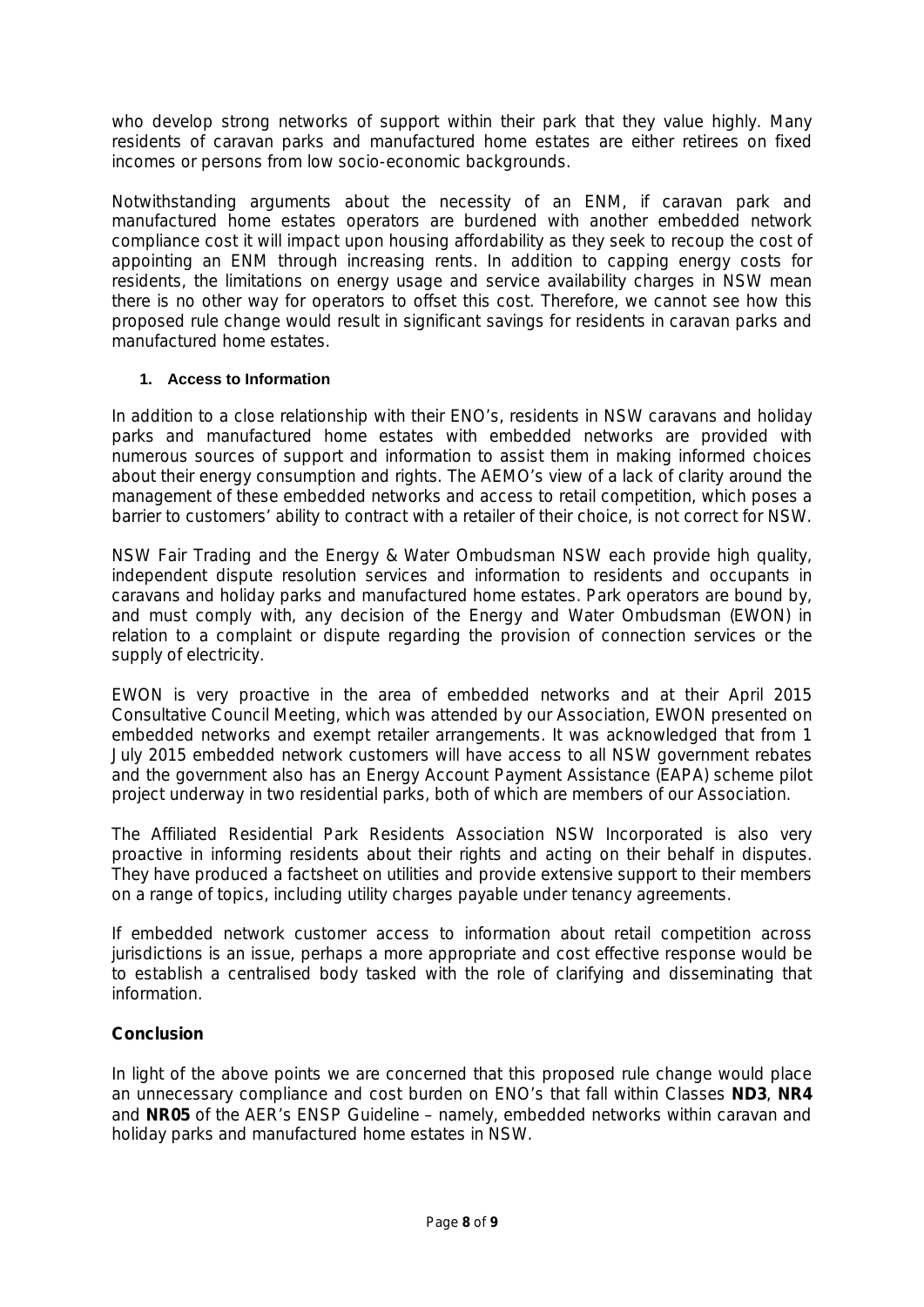In the context of these kinds of embedded networks, it is unlikely that the appointment of an ENM would facilitate more competition in the retail market for energy nor enhance the availability of sufficient information for consumers to make efficient decisions. In this way, the proposed rule change will most likely place an unnecessary administrative burden upon these kinds of ENOs that is disproportionate to the benefits it is seeking to achieve.

Should the Commission should seek to adopt the proposed rule change, in its current form or otherwise, we advocate that ENO's which fall within Classes **ND3**, **NR4** and **NR05** of the AER's Electricity Network Service Provider Registration Exemption Guideline (ENSP Guideline) – namely, caravan and holiday parks and manufactured home estates in NSW – should be exempt.

We are available to discuss this submission further and look forward to our involvement in the consultation process.

Should you have any questions or require further information please contact us on (02) 9615 9999 or email admin@cciansw.com.au.

Yours sincerely,

Lyndel Gray **Chief Executive Officer**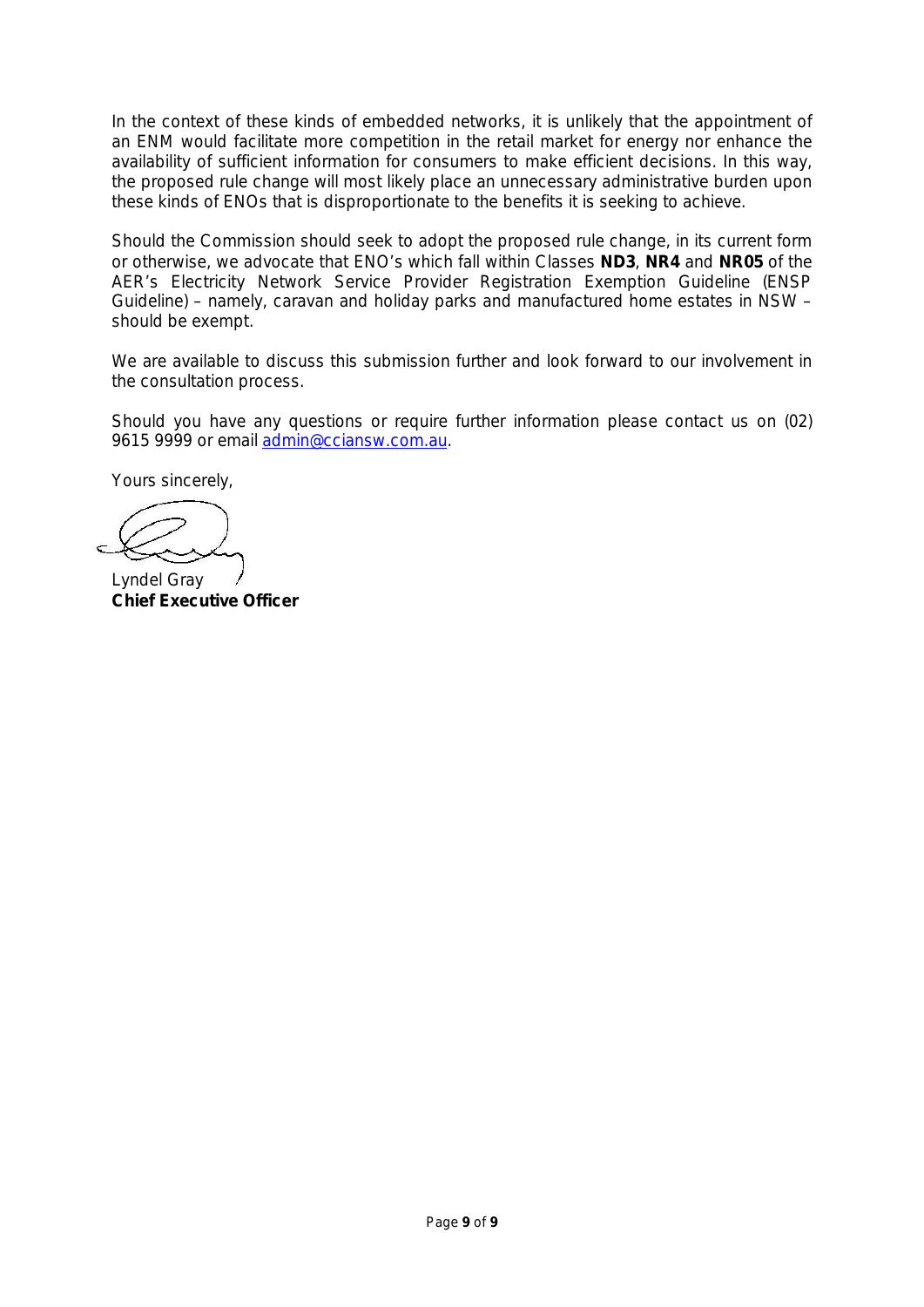

## **Q1 How is electricity supplied to residents in your residential park?**

| <b>Answer Choices</b>                                                                              |        | <b>Responses</b> |  |
|----------------------------------------------------------------------------------------------------|--------|------------------|--|
| Electricity is supplied to residents by the park owner (park supply)                               | 61.24% | 109              |  |
| Electricity is supplied to residents by the electricity supplier (direct supply)                   | 16.29% | 29               |  |
| Electricity is supplied to residents by the park owner AND the electricity supplier (mixed supply) | 22.47% | 40               |  |
| <b>Total Respondents: 178</b>                                                                      |        |                  |  |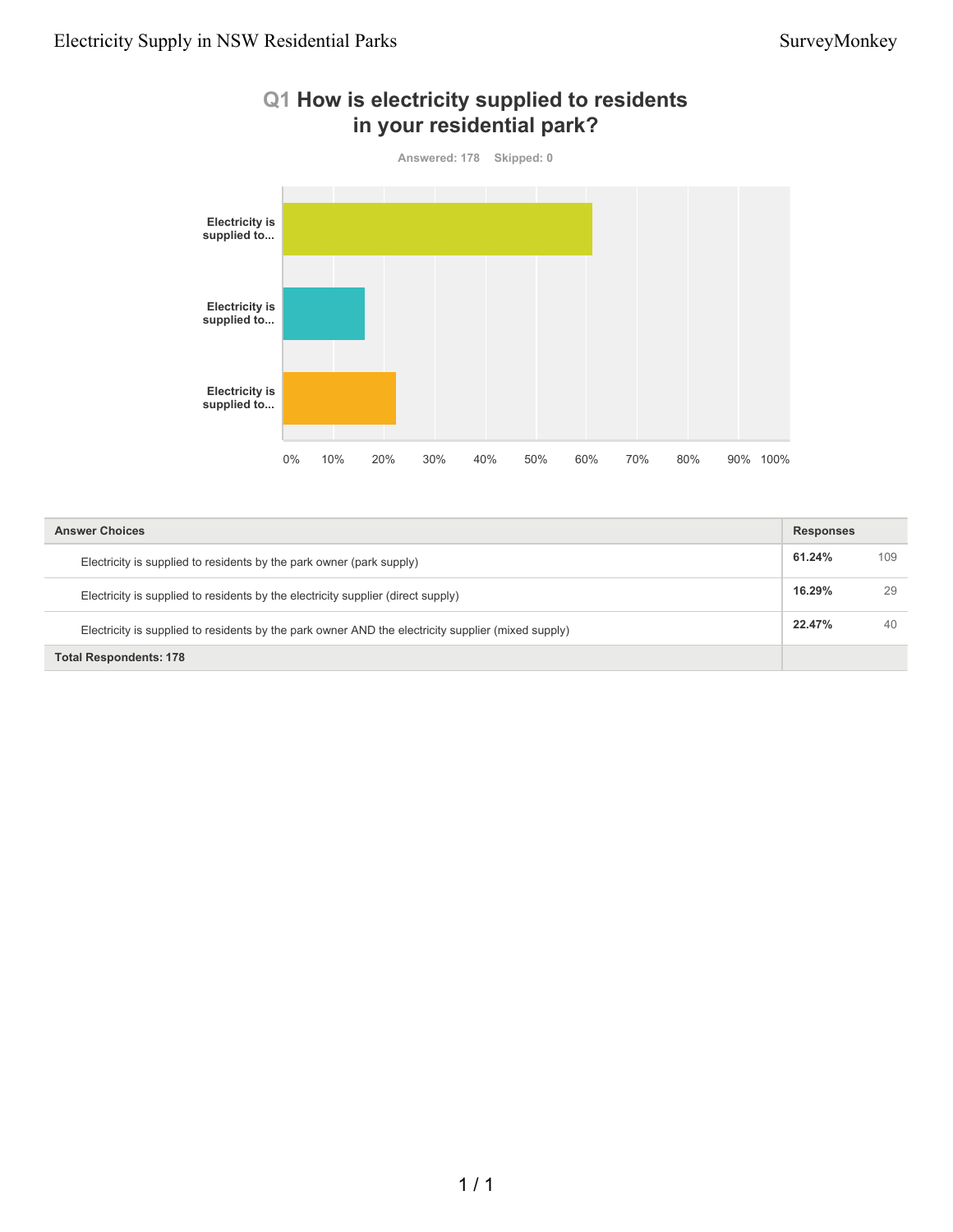

# **Customer Service Standards for the Supply of Electricity to Permanent Residents of Residential Parks**

**AUGUST 2006** 

**(Revised July 2014)**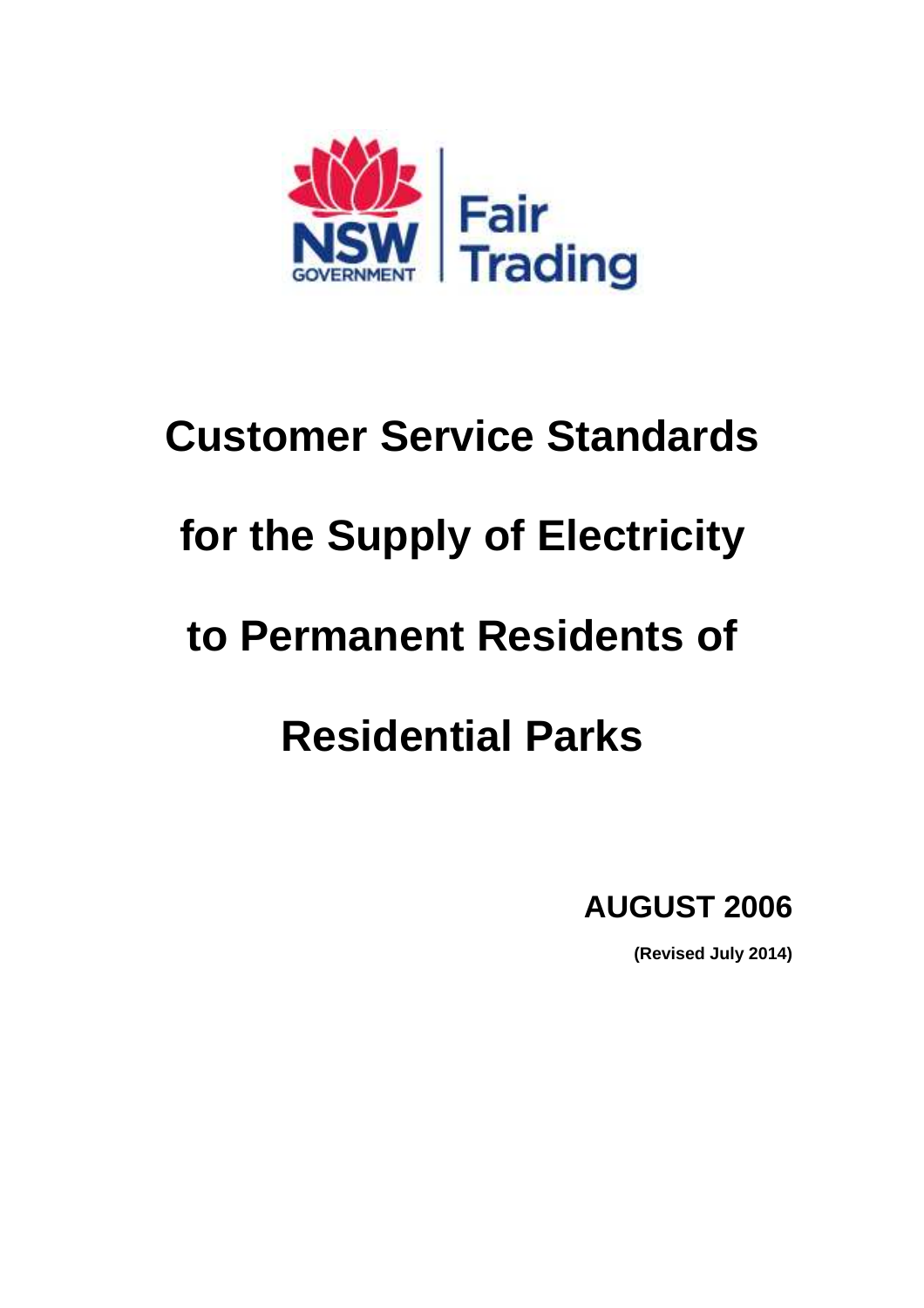## **TABLE OF CONTENTS**

| 2.1 COMPENSATION FOR FAILURE TO SUPPLY ELECTRICITY AS AGREED 2     |  |
|--------------------------------------------------------------------|--|
|                                                                    |  |
|                                                                    |  |
|                                                                    |  |
| 3.1.5 Changes in the standing offer price for new connections4     |  |
|                                                                    |  |
|                                                                    |  |
|                                                                    |  |
|                                                                    |  |
|                                                                    |  |
|                                                                    |  |
|                                                                    |  |
|                                                                    |  |
| 3.5.1 Authorisation Required to Disconnect or Discontinue Supply 6 |  |
|                                                                    |  |
|                                                                    |  |
|                                                                    |  |
|                                                                    |  |
|                                                                    |  |
|                                                                    |  |
|                                                                    |  |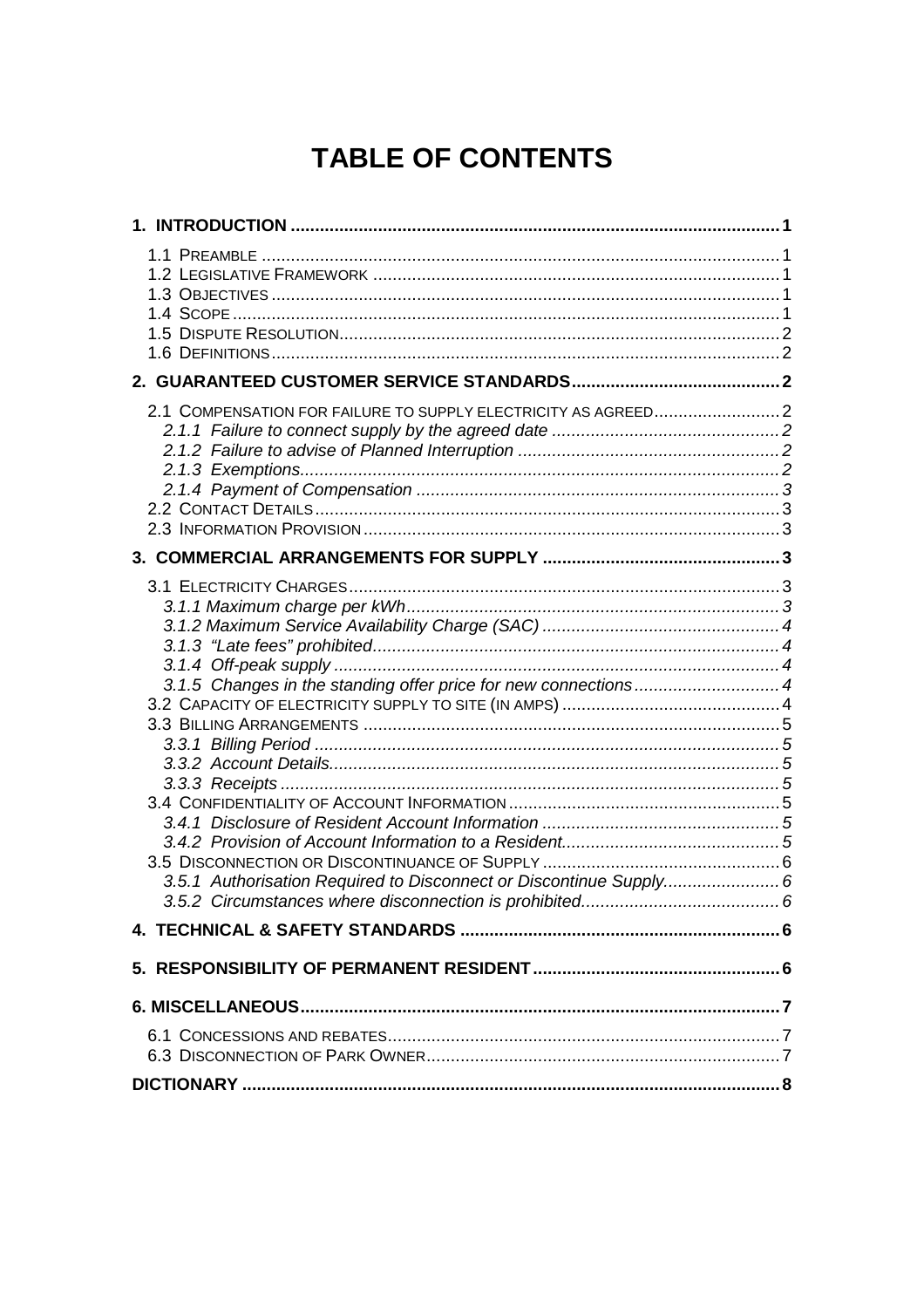## **1. INTRODUCTION**

## 1.1 Preamble

Customer Service Standards for the Supply of Electricity to Permanent Residents of Residential Parks (the Document) specifies minimum customer service standards to be met by residential park owners who supply electricity<sup>1</sup> to permanent residents.

This Document applies as prescribed by the Residential Parks Regulation 2006 as specified by section 37 (6) (b) of the Residential Parks Act 1998.

## 1.2 Legislative Framework

Under the National Energy Retail Law, most park owners who sell metered energy to permanent residents of residential parks are classified as 'exempt sellers'. Exempt sellers have a range of obligations to their customers as conditions of their exemption. These conditions are based on the obligations of authorised retailers and vary according to the specifics of a seller's operations.

The terms under which park owners can supply electricity to permanent residents are:

- (a) the residential premises must be separately metered; and
- (b) the park owner must provide connection services, or supply electricity, to the premises in accordance with any agreement with the resident relating to occupation of the premises; and
- (c) the maximum amount that may be charged for the supply of electricity during a particular period must not exceed the standing offer price that would be charged by the relevant local area retailer for new connections, if the local area retailer were to supply that quantity, or estimated quantity, of electricity to the premises.
- (d) the park owner is bound by, and must comply with, any decision of the Energy and Water Ombudsman (EWON) in relation to a complaint or dispute relating to the provision of connection services or the supply of electricity.

Note: Every attempt has been made to ensure that this Document is consistent with the provisions of relevant legislation. Should any inconsistencies become apparent between the requirements of this Document and the provisions of the legislation, the legislation prevails.

## 1.3 Objectives

The objective of this Document is to provide permanent residents of residential parks who are supplied with electricity by the park owner with similar customer service standards as those provided to electricity customers in New South Wales who are supplied directly by a local area retailer.

## 1.4 Scope

l

The Customer Service Standards for the Supply of Electricity to Permanent Residents of Residential Parks provides minimum customer service standards for the supply of electricity to permanent residents by park owners where supply is separately metered

 $1$  See definition in Dictionary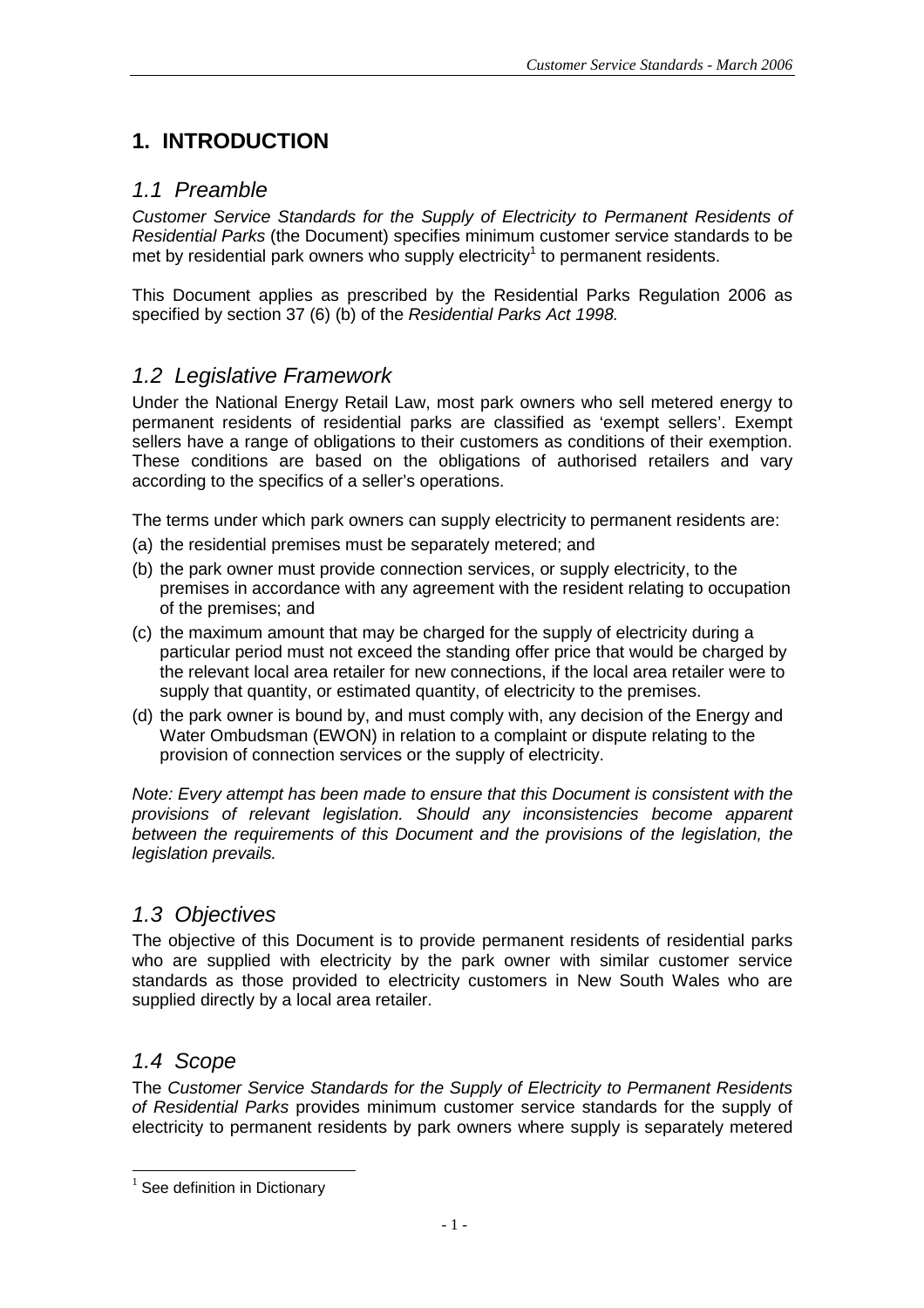as required by legislation, and for which the resident has agreed to pay<sup>2</sup> and for which the resident is separately charged.

Where a permanent resident is a direct customer of an authorised electricity retailer the conditions of the retailer's contract with the resident will apply, not this Document.

## 1.5 Dispute Resolution

Permanent residents and park owners may make an application to the NSW Civil and Administrative Tribunal (NCAT) regarding any dispute arising under a residential tenancy agreement relating to the supply of electricity under this Document.

Where the dispute relates to the supply of electricity by the park owner, a resident may, if attempts to resolve the dispute with the park owner have been unsuccessful, make application to the Energy and Water Ombudsman (NSW) Ltd (EWON) for investigation of the complaint.

## 1.6 Definitions

Definitions of terms used in this Document can be found in the Dictionary.

## **2. GUARANTEED CUSTOMER SERVICE STANDARDS**

The park owner guarantees to provide a standard of customer service as established in this Document.

#### 2.1 Compensation for failure to supply electricity as agreed

#### **2.1.1 Failure to connect supply by the agreed date**

The park owner will arrange the connection of electricity supply to the moveable dwelling by the date agreed between the parties. If the park owner fails to connect the electricity by the agreed date, the park owner will compensate the resident for the delay, by giving compensation of \$60 per day for each day after that date until the date the connection is actually provided, up to a maximum of \$300.

#### **2.1.2 Failure to advise of Planned Interruption**

The park owner will provide at least two business days notice of any planned interruption to the electricity supply. If the park owner:

- fails to provide at least two business days notice of the interruption, or
- interrupts the supply for longer than the time indicated in the notice

then the park owner will pay each affected permanent site \$20 compensation for the interruption of supply.

#### **2.1.3 Exemptions**

Compensation is not payable if the failure to supply arises from the need to carry out emergency work, or otherwise from circumstances beyond the control of the park owner.

 2 see section 37 Residential Parks Act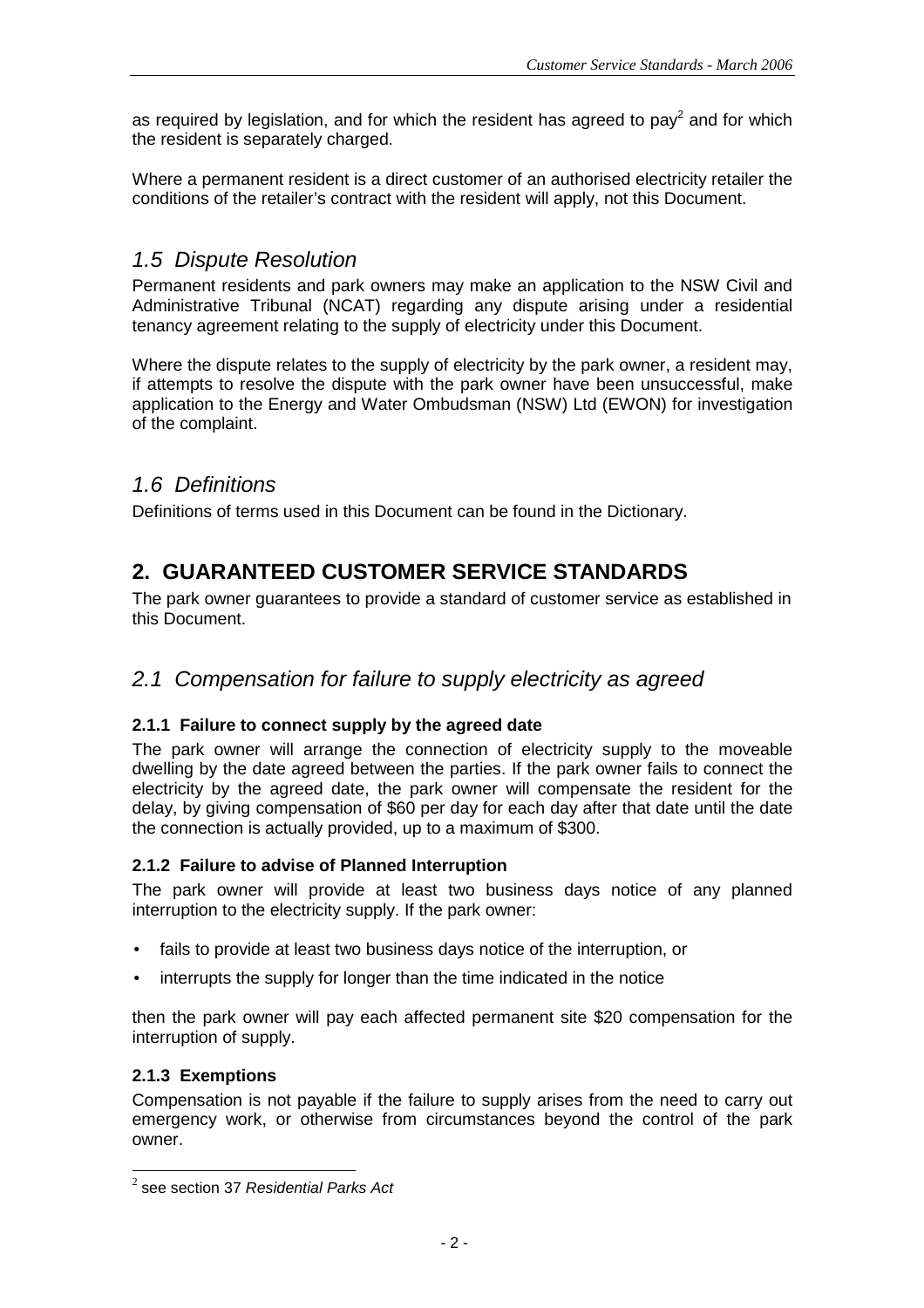#### **2.1.4 Payment of Compensation**

Any compensation which the park owner is required to pay a permanent resident under this Document will be deducted from the next electricity bill. If the amount of compensation the park owner is required to pay is greater than the amount of the bill, the difference will be credited and shown on the following electricity bill or bills until the amount of compensation is exhausted. The resident has the option of applying to NCAT for immediate payment of the balance of the compensation amount.

## 2.2 Contact Details

The park owner will provide:

- a mechanism or facility that operates 24 hours a day, 7 days a week to receive notice of urgent faults and difficulties with the electricity supply, and
- a mechanism or facility that operates during business hours to receive queries and give information concerning resident's electricity accounts and connection services.

The cost to the resident of accessing either of these mechanisms must be either the incremental cost to the park owner of providing access to the mechanism or the cost of a local telephone call, whichever is the lesser.

## 2.3 Information Provision

The park owner will advise residents at the commencement of their tenancy or on request of:

- dispute resolution procedures provided for under this Document, including the resident's right of access to EWON
- any payments arrangements for electricity, operated by the park owner including payment plans such as payment by instalments in cases of arrears or payment difficulties
- how to obtain information on Government rebate schemes.

## **3. COMMERCIAL ARRANGEMENTS FOR SUPPLY**

#### 3.1 Electricity Charges

Where the park owner supplies electricity to the resident and the resident has agreed to pay for electricity, two types of charges can be made: a charge for electricity consumption expressed as a cost per kilowatt hour (kWh) of electricity consumed, and a service availability charge expressed as a cost per day that electricity is supplied. The conditions under which these charges can be made are as follows.

#### **3.1.1 Maximum charge per kWh**

The charge for electricity consumption, expressed as a price per kilowatt hour (kWh), can be no more than the standing offer price that would be charged by the relevant local area retailer for new connections, if the local area retailer were to supply that quantity, or estimated quantity, of energy directly to the premises of the resident.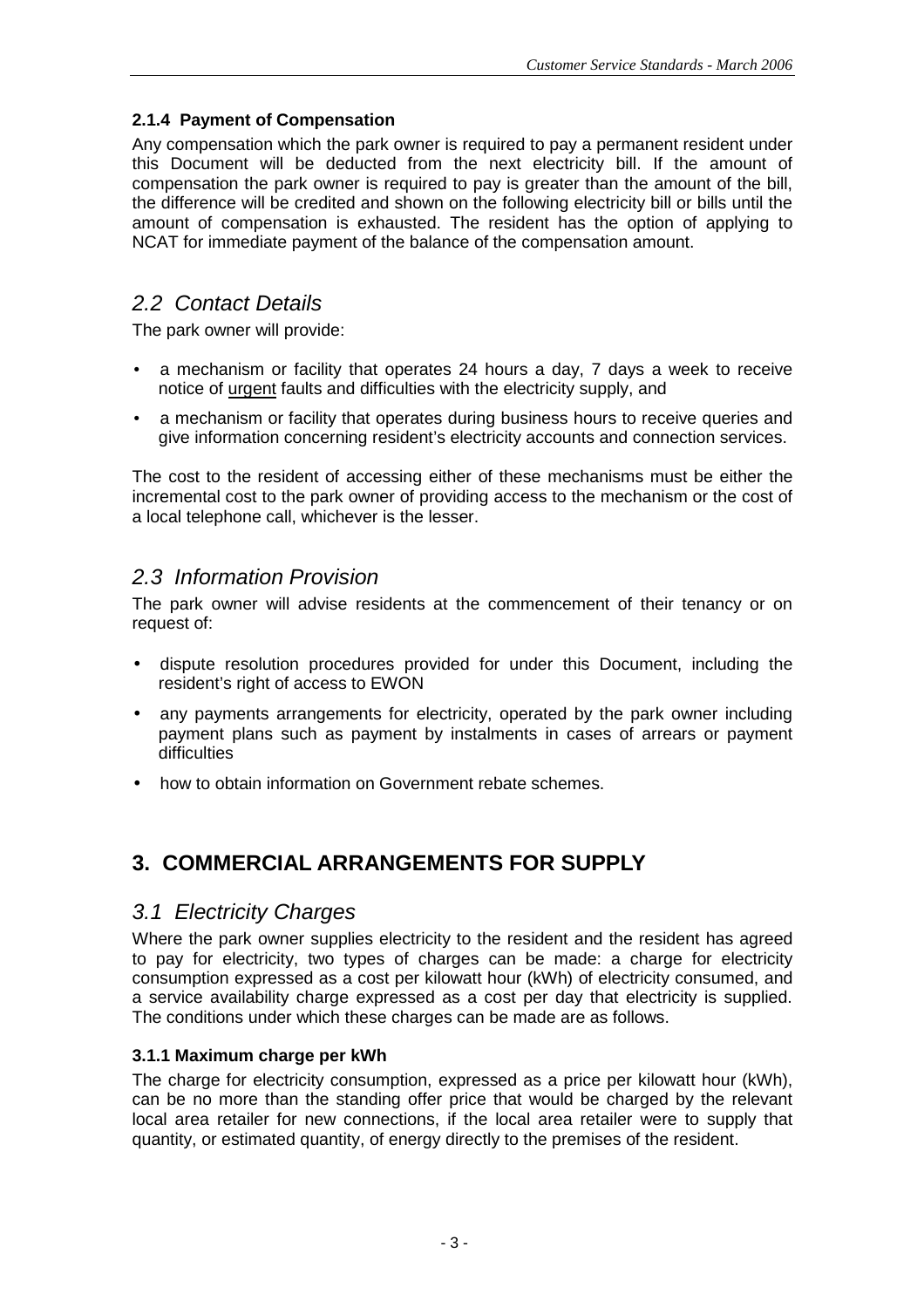#### **3.1.2 Maximum Service Availability Charge (SAC)<sup>3</sup>**

Many of the costs in supplying electricity to retail customers are fixed, such as the cost of providing access to the network infrastructure. The service availability charge (SAC) recovers these fixed costs and ensures all customers contribute to the overall cost of making the supply of electricity available.

Where electricity is supplied to the park resident by the park owner, the park owner may charge the SAC at a rate no greater than that charged by the relevant local area retailer, except where electricity is supplied to the park resident's site at a rate of less than 60 amps. Where supply is less than 60 amps, the maximum rate for the SAC is according to the following table:

| <b>Level of Supply to Site</b> | <b>Maximum level of SAC</b>                 |
|--------------------------------|---------------------------------------------|
| less than 20 amps              | 20% of relevant local area retailer's SAC   |
| 20-29 amps                     | 50% of relevant local area retailer's SAC   |
| 30-59 amps                     | 70% of relevant local area retailer's SAC   |
| 60 amps or more                | 100% of relevant local area retailer's SAC. |

#### **3.1.3 "Late fees" prohibited**

The charging of a "late fee" for an electricity account which is not paid in full by the due date is not permitted.

#### **3.1.4 Off-peak supply**

l

Where the park owner offers residents off-peak supply, the charge for off-peak electricity consumption, expressed as a price per kilowatt hour (kWh), can be no more than that which would have been charged by the relevant local area retailer for new connections, if the local area retailer were to supply that quantity, or estimated quantity, of energy directly to the resident's premises.

#### **3.1.5 Changes in the standing offer price for new connections**

Increases in the price paid by residents for electricity are only possible if the park owner has provided residents with advance notice of the increase. Notice may be given by affixing the relevant information to the park notice board.

Where there is a change in the standing offer price of the relevant local area retailer for new connections during a metering period, the amount payable by a resident cannot increase until notice of the increase has been given to the resident in accordance with this section. The increased rate shall only be payable from the date on which the notice was given.

## 3.2 Capacity of electricity supply to site (in amps)

The park owner will advise the permanent resident at or before the commencement of the tenancy agreement of the level of power available to the site. $4$ 

<sup>3</sup> also called the network access charge or the system access charge

 $4$  as required in the standard form residential site agreements, Residential Parks Regulation 1999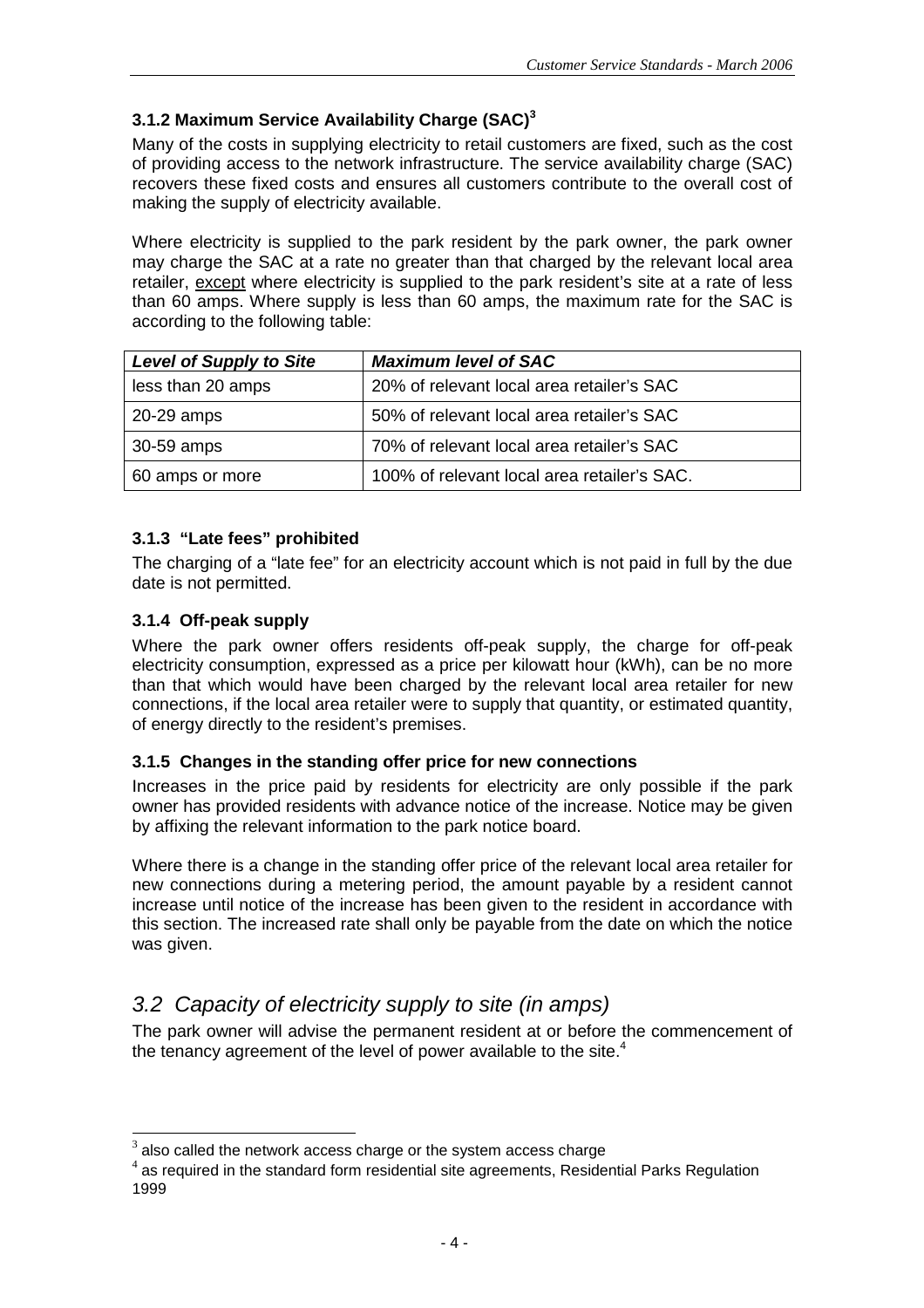## 3.3 Billing Arrangements

#### **3.3.1 Billing Period**

It is preferable that the meter for each permanent site should be read and bills issued to residents no more frequently than rent is paid and no less frequently than quarterly, unless an alternative billing cycle is agreed between the park owner and resident.

#### **3.3.2 Account Details**

The Residential Parks Act requires that within seven days of the end of the agreed meter reading period the park owner will provide each permanent site occupant with an account for that meter reading period. For each permanent site the park owner shall maintain records<sup>5</sup> of the following:

- site number
- name of the permanent resident
- date of the account
- date of the meter reading
- present meter reading (in kWh)
- previous meter reading (in kWh)
- days in the meter reading period
- calculation of charges showing the total consumption and appropriate rates,
- total amount payable, and
- capacity of supply to the site (in amperes).

The park owner will also maintain records in respect of any other fees (such as a security deposit) charged in relation to the supply of electricity.

#### **3.3.3 Receipts**

l

The park owner shall provide to each permanent resident a receipt for any amount paid to the park owner for electricity. Either a separate receipt must be provided or payment for electricity must be identified separately on the rent receipt. <sup>6</sup>

## 3.4 Confidentiality of Account Information

#### **3.4.1 Disclosure of Resident Account Information**

Except as required by law, the park owner may not disclose any information relating to a resident's electricity account to any person other than the resident, unless the park owner receives the resident's written consent.

#### **3.4.2 Provision of Account Information to a Resident**

The resident may ask the park owner to provide the resident with any of the resident's account information which is held by the owner. The park owner must provide that account information, free of charge, within a reasonable time of being asked.

 $<sup>5</sup>$  section 37(3) of the Residential Parks Act 1998</sup>

 $6$  Section 37(1) (c) of the Residential Parks Act 1998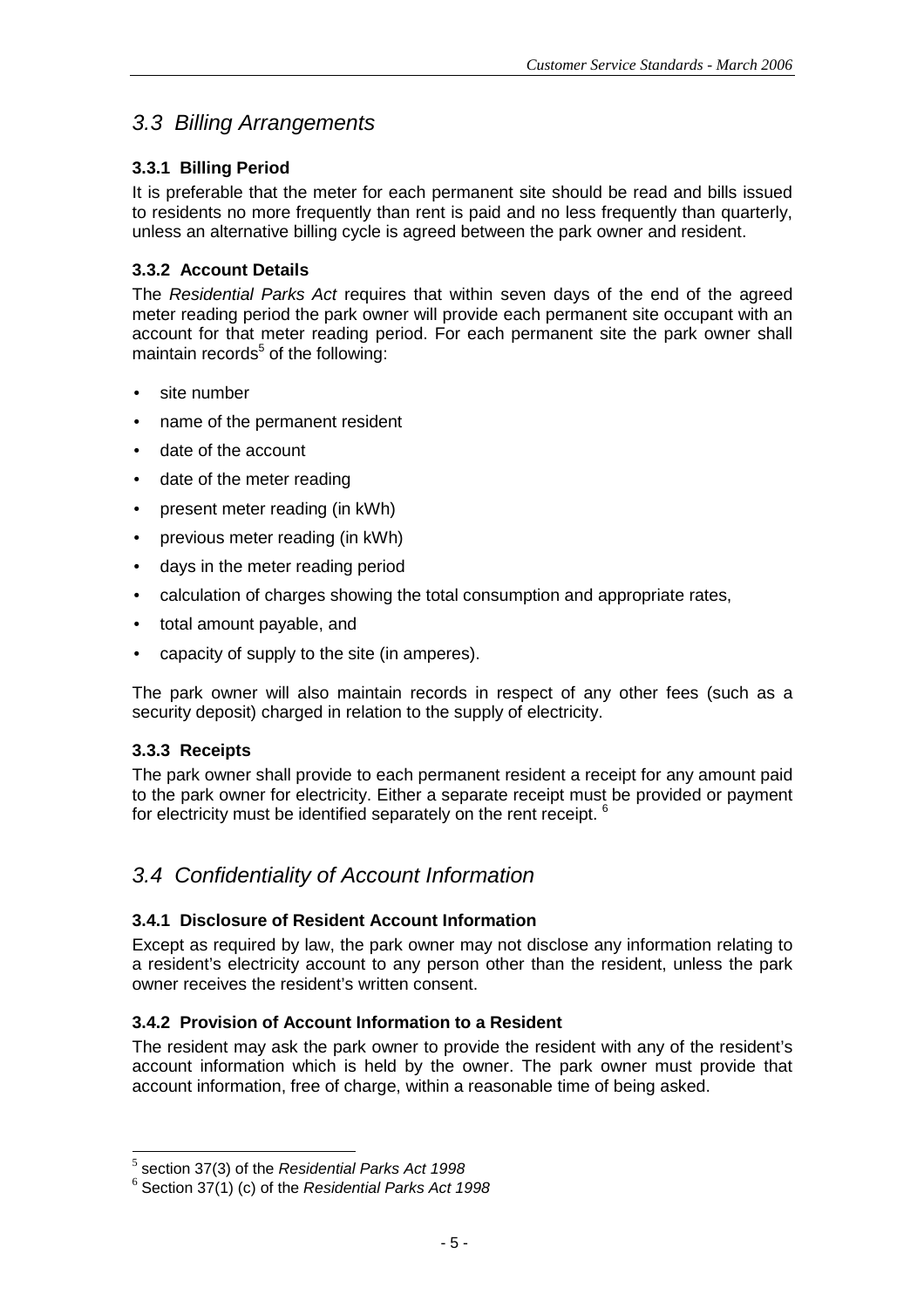## 3.5 Disconnection or Discontinuance of Supply

#### **3.5.1 Authorisation Required to Disconnect or Discontinue Supply**

A park owner can only become authorised to disconnect or discontinue supply to a park resident who is supplied electricity under a residential tenancy agreement by order of NCAT. Should a park owner become authorised to disconnect<sup>7</sup> electricity supply to a resident, the park owner cannot proceed with disconnection unless the resident has been given at least 14 days written notice of the intention to disconnect and the reason for disconnection

#### **3.5.2 Circumstances where disconnection is prohibited**

A park owner must not disconnect or cease energy supply to a resident's premises where:

- a person residing at the resident's premises requires life support equipment that depends on energy for its operation, or
- an application has been made by or on behalf of the resident for assistance to an organisation responsible for a rebate, concession or relief available under any government or non-government funded energy charge rebate, concession or relief scheme and a decision on the application has not been made, or
- the resident has made a complaint directly related to the proposed reason for disconnection or cessation of supply to the park owner, EWON or another relevant external dispute resolution body and the complaint remains unresolved, or
- the disconnection or cessation of supply would occur on:
	- o a business day before 8am or after 3pm, or
	- o a Friday or the day before a public holiday, or
	- o a weekend or a public holiday, or
	- o the days between 20 December and 31 December (inclusive) in any year.

## **4. TECHNICAL & SAFETY STANDARDS**

l

The park owner is responsible for maintaining the park's electrical installation, other than the electrical installation within premises owned by the permanent resident.

The park owner must comply with all appropriate legislation and the appropriate technical and safety standards for the electrical installation.

## **5. RESPONSIBILITY OF PERMANENT RESIDENT**

The permanent resident is responsible for notifying the park owner of any electrical defects of which the resident becomes aware, including any damage or tampering with metering equipment.

Where the moveable dwelling is owned by the permanent resident, the resident is responsible for keeping electrical wiring and equipment within the dwelling in a safe condition.

 $\frac{7}{7}$  disconnection includes any method which causes the discontinuance of supply to the site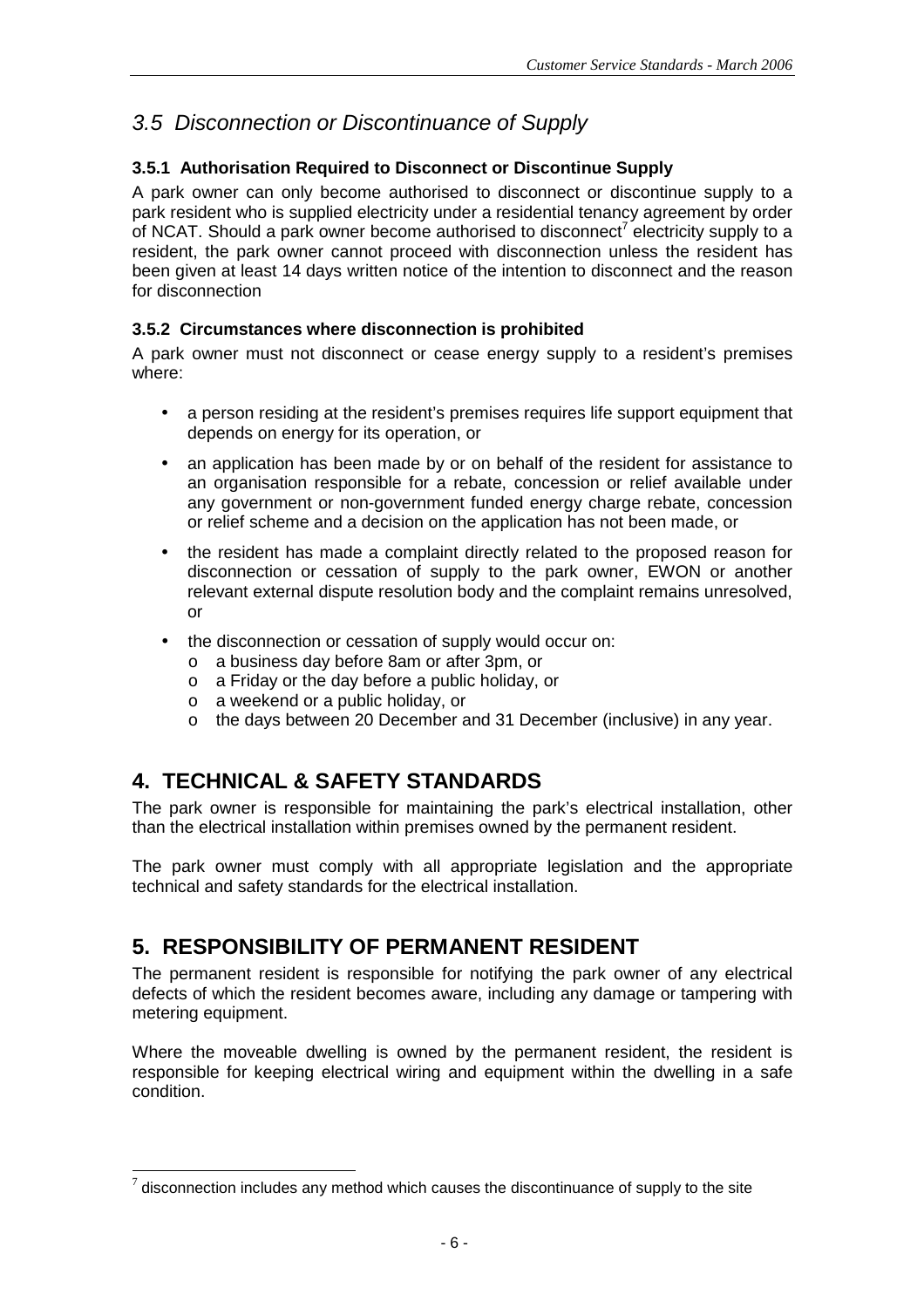## **6. MISCELLANEOUS**

## 6.1 Concessions and rebates

Where a resident is eligible to receive a government or non-government energy rebate, concession or assistance under a relief scheme, the park owner must not hinder a resident's attempts to establish eligibility.

If the government or non-government energy rebate, concession or assistance under a relief scheme can only be claimed by the park owner on behalf of the resident, the park owners must use their best endeavours to make a claim and, if successful, they must apply the rebate, concession or assistance to the resident's bill.

#### 6.2 Life support customers

Where a resident provides the park owner with confirmation from a registered medical practitioner that a person residing at the resident's premises requires life support equipment, the park owner must:

- advise the park owner's authorised retailer and distributor that a person residing at the premises requires life support equipment, and
- provide the park owner's authorised retailer and distributor with any relevant information about the premises for the purposes of updating their records and registers.

The park owner must maintain records of any residents who have life support equipment that depends on energy for its operation on their premises.

## 6.3 Disconnection of Park Owner

The park owner, on receiving notice that the residential park is to be disconnected from the distribution system, for whatever reason, must immediately give written notice of this, including the intended time and date of disconnection, to all residents of the park who will be affected by the disconnection.

The requirement that a resident be given written notice is a requirements that the resident be given notice in writing either personally or by post. If previously agreed between the resident and the park owner, the resident may be given written notice by personal e-mail or facsimile transmission.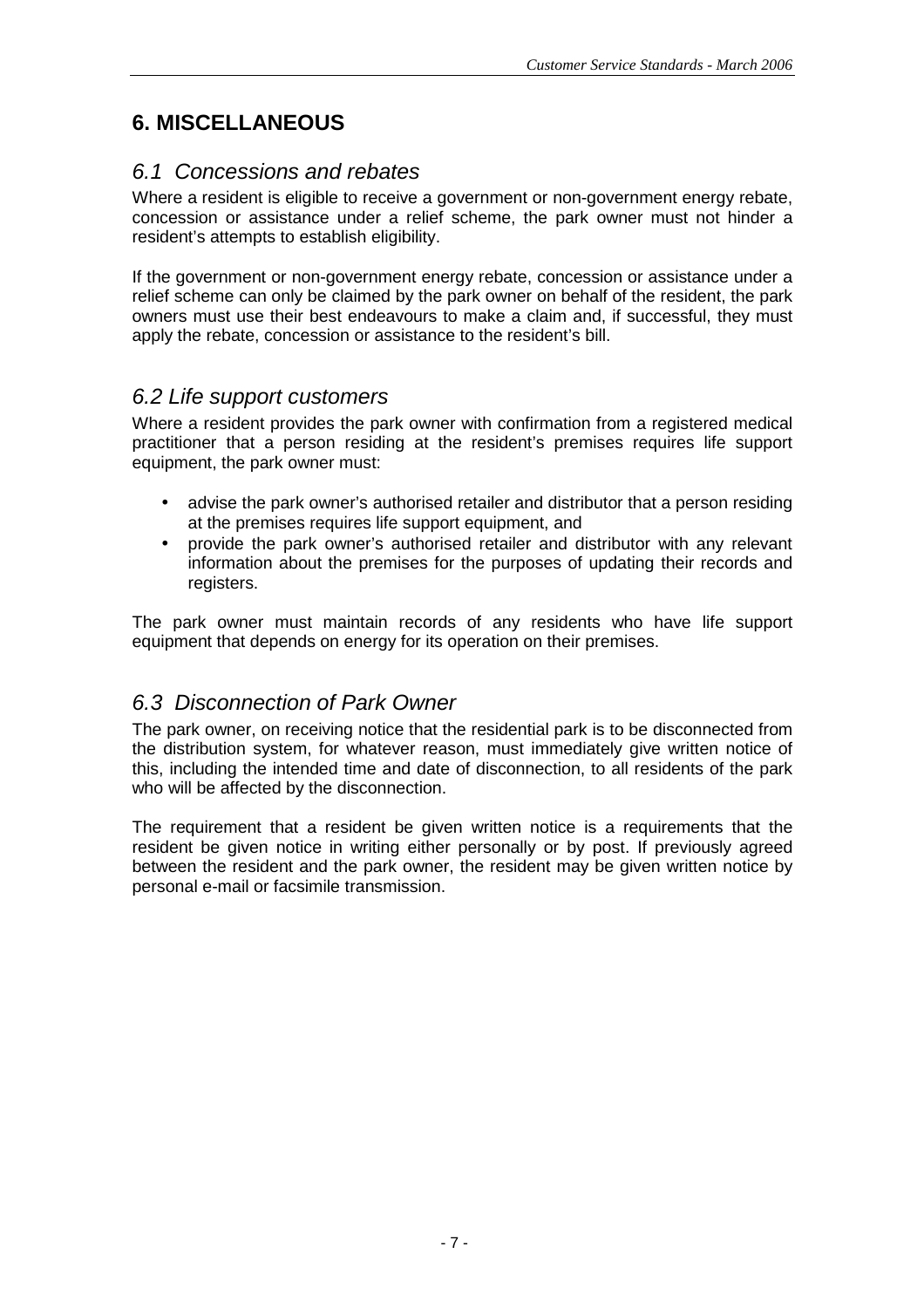## **DICTIONARY**

#### **For the purposes of this Document, terms used in the Document take the following meaning**

- amps means amperes
- business day means a day that is not a Saturday, Sunday or public holiday
- Document means the Customer Service Standards for the Supply of Electricity to Permanent Residents of Residential Parks
- electrical installation has the same meaning as in the Electricity (Consumer Safety) Act 2004.
- EWON means the Energy and Water Ombudsman NSW.
- *licensed electricity retailer* means a retailer, licensed by the NSW Minister for Energy under the Electricity Supply Act 1995, as a retail supplier of electricity
- local area retailer means the nominated local area retailers, as defined by the National Energy Retail Law (Adoption) Regulation 2013.
- manufactured home means a self-contained dwelling (that is, a dwelling that includes at least one kitchen, bathroom, bedroom and living area and that also includes a toilet and laundry facilities) being a dwelling:
	- a) that comprises one or more major sections and
	- b) that is not a registrable vehicle within the meaning of the Road Transport (Vehicle Registration) Act 1997 and
	- c) includes any associated structures that form part of the dwelling
- moveable dwelling $\delta$  means:
	- a) any caravan or other van or other portable device (whether on wheels or not) other than a tent, used for human habitation, or
	- b) a manufactured home, or
	- c) any conveyance, structure or thing of a class or description prescribed by the regulations for the purposes of this definition
- NCAT means the NSW Civil and Administrative Tribunal.
- park owner means the person who entered into the residential tenancy agreement or residential site agreement with the permanent resident, and includes the person's heirs, executors, administrators and assigns, or park owner as otherwise defined by the Residential Parks Act 1998
- permanent resident or resident means a person occupying a site or dwelling in a residential park under a residential tenancy agreement or residential site agreement, as the person's principal place of address, or as otherwise defined by the Residential Parks Act 1998
- residential park has the same meaning as in the Residential Parks Act 1998, namely:
	- a) a caravan park (that is, land, including a camping ground, on which caravans, or caravans and other moveable dwellings, have been, are or are to be placed, installed or erected) or
	- b) a manufactured home estate (that is, land on which manufactured homes have been, are or are to be placed)
	- c) whether or not the caravan park or manufactured home estate is the subject of approval under the Local Government Act 1993

l

 $^8$  see Residential Parks Act 1998 and Regulations